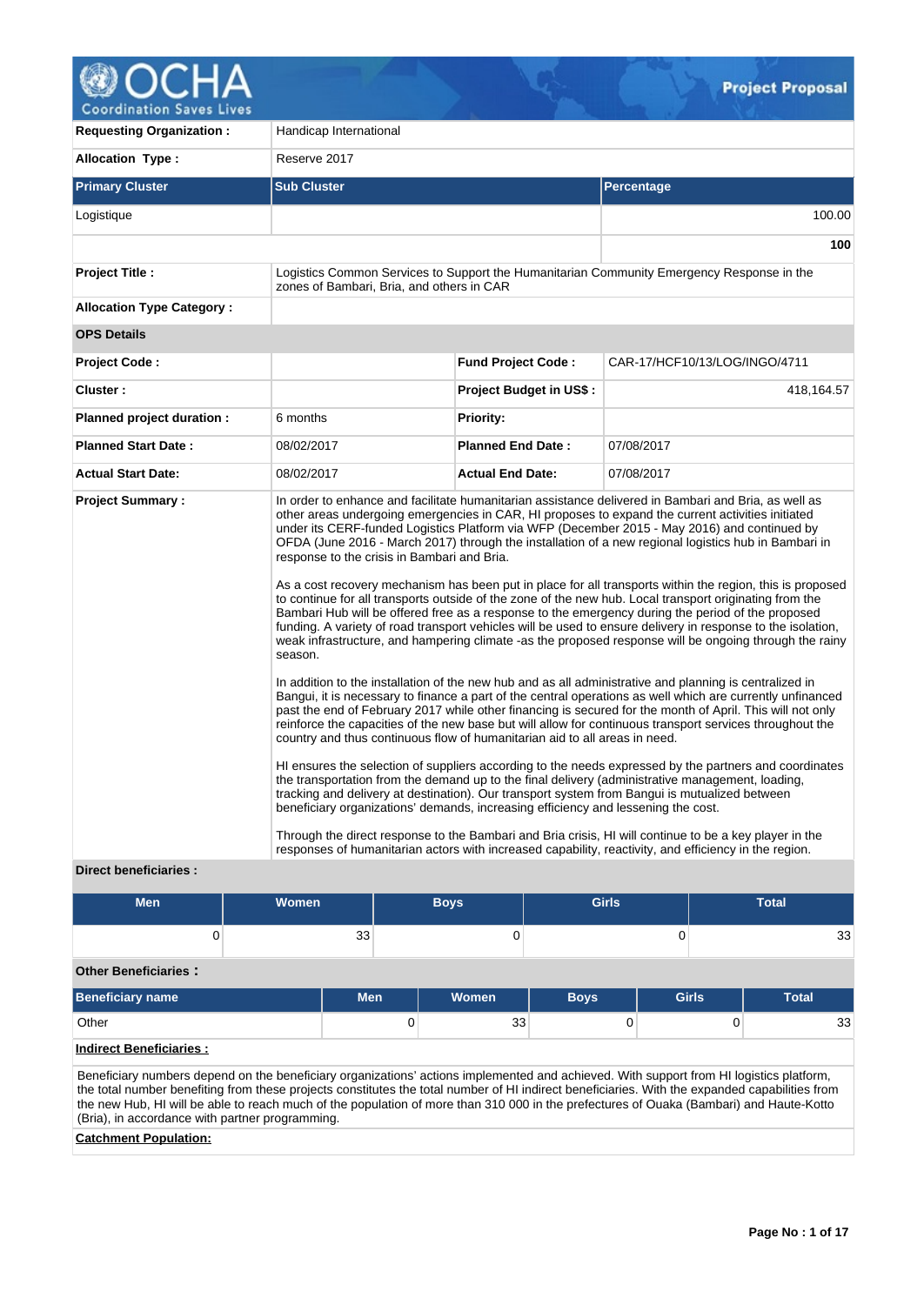To be noted that a total number of 70 partners (number of partners of the CAR Logistics Cluster) are potential beneficiary organizations. Some of these members make up the total of 55 humanitarian actors in the prefectures of Ouaka and Haute-Kotto, which may also become direct beneficiaries of the proposed programme. 9 of these are current NGO and UN partners and are located in Bambari and/or Bria subprefectures, and the program has the potential to expand to the other 46 NGOs and other UN agencies which are currently in the two subprefectures.

## **Link with allocation strategy :**

Following the peak of violence in September 2015, the previous HI project funded by the CERF has largely fulfilled the original goal to improve humanitarian access to vulnerable populations, particularly through the transport service. OFDA has ensured financing of the program through February 2017; however continued operations after this date are uncertain for the country-wide platform.

To date, the Logistics Platform services have allowed the transport of more than 5000 metric tons, corresponding to more than 315 contracted trucks since its debut. These were sent to 28 destinations across the country on behalf of 25 the beneficiary humanitarian organizations? In Bambari and Bria specifically, the Logistics Platform has responded with over 60 contracted trucks since its inception, totaling more than 562 metric tons of humanitarian goods delivered in the zones. In total, as of January 2017, 59 humanitarian stakeholders have benefitted from HI Logistics Platform services.

The heightened need in the zones that is currently predicted in relation to the current instability, the reduced response capacity due to a lack of financing have called on an adapted and more resilient humanitarian response in the targeted areas. Access to Bambari and Bria is served by only one principal route from Bangui where infrastructure is limited and road conditions can vary daily due to weather and security conditions. Local transport of humanitarian goods within the zones is even more limited, and with growing humanitarian needs access is becoming even more critical.

With this experience and success of the current project that meets the objectives of the logistics cluster indicated in the Humanitarian Response Plan, HI therefore wishes to continue its activities to benefit the humanitarian community with a particular concern for expanded capacities in Bambari and Bria as well as the base program's sustainability. Unfortunately, recently CAR has suffered from a lack of funding, most notably for logistics, while still being one of the major and most complex challenges for the humanitarian community. As the end of the financing from OFDA comes to a close within the next 30 days, surety of continued financing of the platforms activities is a necessity.

Therefore, an exceptional funding from Humanitarian Fund CAR would allow the continuity of the project and its expanded emergency response in Bambari and Bria.

## **Sub-Grants to Implementing Partners :**

| <b>Partner Name</b>                                   | <b>Partner Type</b> | <b>Budget in US\$</b>       |
|-------------------------------------------------------|---------------------|-----------------------------|
|                                                       |                     |                             |
| Other funding secured for the same project (to date): |                     |                             |
| <b>Other Funding Source</b>                           |                     | <b>Other Funding Amount</b> |

## **Organization focal point :**

| <b>Name</b>                      | <b>Title</b>    | <b>Email</b>                      | <b>Phone</b>        |
|----------------------------------|-----------------|-----------------------------------|---------------------|
| Hélène ROBIN                     | Head of Program | hrobin@handicap-international.org | 00 33 6 24 65 05 84 |
| Mamadou Tafsir DIALLO            | Head of Mission | cdm@hi-urgence-rca.org            | 72 52 32 67         |
| <b>BACKGROUND</b>                |                 |                                   |                     |
| 1. Humanitarian context analysis |                 |                                   |                     |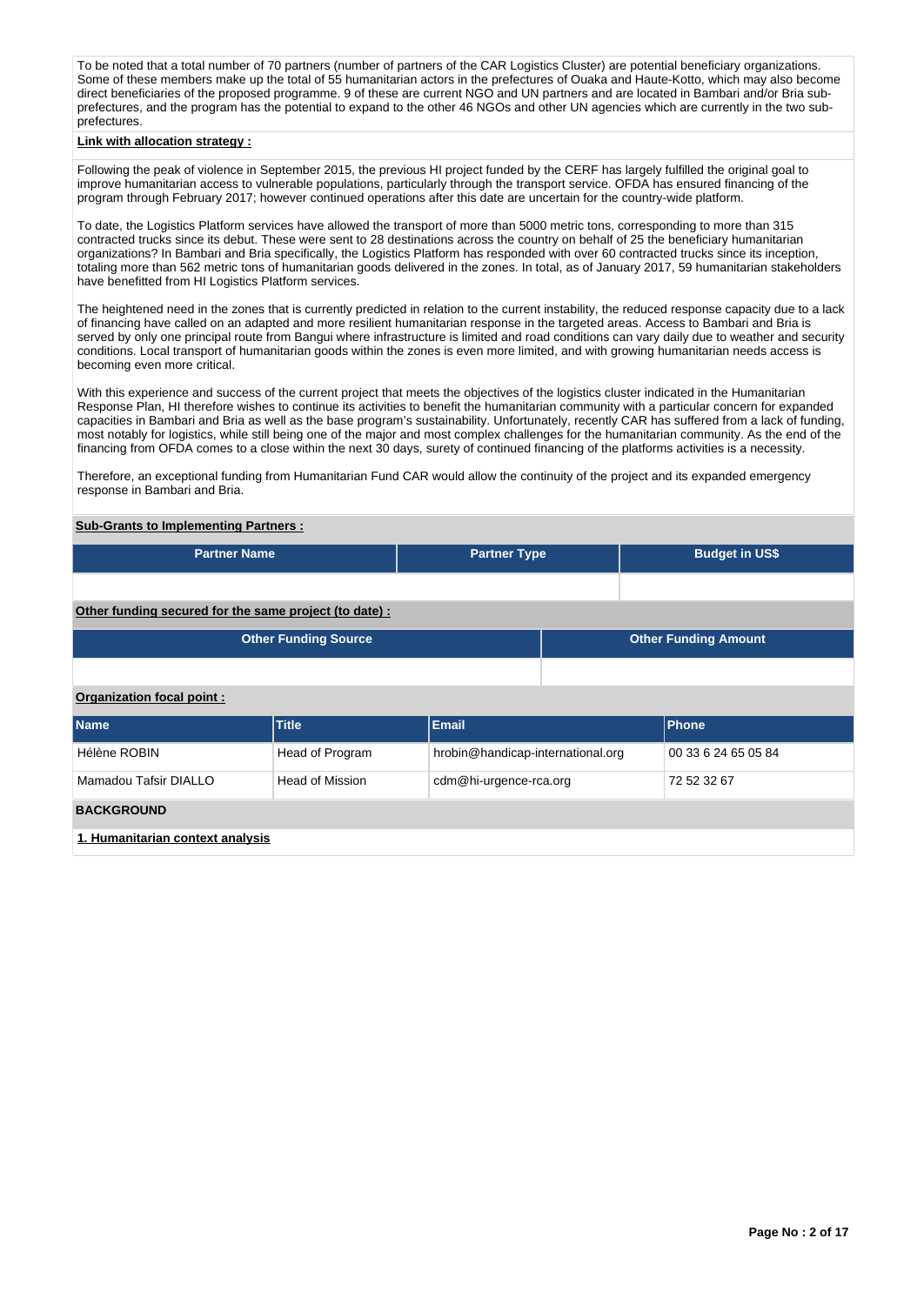After decades of instability and low development, CAR plunged into an unprecedented political, security and humanitarian crisis in early 2013. The conflict between anti-Balaka militias and Séléka rebels led the country to a civil war that killed 5.500 persons, and affected 4.6 million others. According to the most recent OCHA snapshot (November 2016); 2.2 million people have urgent needs, 434.000 remain IDPs and 452.100 refugees.

The weak state presence outside of Bangui, the absence of social and economic infrastructure, inter-community conflict and the presence of armed groups weigh heavily on the country's ability to recover, with a recent rise of instability in the areas of Bambari/Bria leading to upwards of 70 000 new IDPs. Nearly one-half of the national population is still in need of humanitarian assistance, including shelter, food, access to health care and education, and above all, protection. In Ouaka (Bambari) 43 national, international, and UN humanitarian actors are responding with emergency programs, along with 18 organizations having activities in Haute-Kotto (Bria) according to the most recent OCHA 3Ws.

The recent violent events of late December 2016 have resulted in a general deterioration of the security situation within the zones of Bambari and Bria. Furthermore, heavy rains have made some of the major tracks impassable by conventional transport means, and thus heightened the needs of the population due to the increased violence and instability by preventing the access to these isolated areas. It is evident that adapted response is needed to ensure that the required increase of response by humanitarian actors in the zone is not only feasible, but also possible.

Faced with the increasing needs and insufficient capacity of local and international actors to deal with the large scale of the crisis, the International Non-Governmental Organizations have been faced with huge challenges and are increasing their response in the affected zones where possible. The humanitarian community present in the country is currently covering the most urgent needs and supporting the restoration of state services throughout the territory. The lack of financing has inhibited a quick response to the security situation of Bambari and Bria, and many constraints are still impacting and limiting the effectiveness of their interventions and coverage of all vulnerable populations.

In response to the needs observed in the area and with only 36,2% of the target for humanitarian financing for 2016 having been met, the Humanitarian Fund CAR has announced an emergency funding from its reserve funds to respond to the emergency in Bambari, Bria, and surrounding enclaves in relation to 5 sectors of activity (Shelter/NFI/CCCM, WASH, Health, Protection, Logistics). Backed by experience, the support to the Logistics Cluster from HI Logistics Platform would allow a more successful and efficient response of the other four called upon intervention sectors to be covered.

## **2. Needs assessment**

The presence of HI/AL in the areas of Bambari and Bria has been established as a transport service support actor having serviced the routes from Bangui-Bambari-Bria. The current state of primary, secondary, and other roads in Bambari, Bria and their environs are poorly maintained, if at all. The consequent isolation of communities from the Prefecture seats has a severe impact on the delivery of emergency aide to those populations most affected by the current crisis. Locally available transport services are limited and to procure substitute transportation services based in Bangui for delivery to these isolated programme areas can be cost-prohibitive, inefficient, and lessen the amount of funds available for the activities themselves.

Because of the recent insecurity in late December 2016, Bria has seen the arrival of around 8 000 newly people displaced from their homes. Relatedly, a rise of violence has been seen in Bambari due mostly to inter-faction fighting. This has led to more than 1 500 people fleeing their homes to take shelter in IDP camps or with host families in Bambari and its surrounds. The weak presence of the state in the zone and the presence of multiple non-state actors mean that local populations are relying almost entirely on humanitarian actors to ensure that their basic needs are sufficiently met.

The imminent increase of activities and materials needed to provide a sufficient and acceptable response in the affected zones may be impeded by the limited logistics resources currently available. Warehousing of goods is currently performed by individual actors at the site of their offices. There is currently no available common-use warehousing space available in Bambari. NGOs and current beneficiary organizations have stated that their stocks have surpassed their individual storage capacity in the past in Bambari and Bria during previous heightened activity periods. The risk of increased activities along with the currently inadequate level of temporary warehouse space poses a threat of not being able to absorb the growing need.

As the majority of procurement of humanitarian goods is performed in Bangui and subsequently transported to programme zones, tenuous roads and the volatile security situation can have an impact on timely and cost effective delivery of goods and materials to the isolated activity sites. The need for a comprehensive transport and storage solution is evident to perform the best possible response to the crisis in Bambari and Bria.

With the downgrading of CAR's crisis from L3 to L2, other areas of the world have taken precedence for traditional funding opportunities. The lack of funding does not correlate to a lack of need of humanitarian action however, as despite the downgrade, the SnapShot figures remain stable. The complexity and multi-dimensionality of the emergency has implicated many intervention sectors and as such, a volatile transport market will have a direct trade-off on local response activities. Absorbing this price risk for transport in Bambari/Bria will allow our humanitarian partners to better plan and better implement their activities.

## **3. Description Of Beneficiaries**

-9 (6 NGO, 3 UN) actors based in the targeted areas are current users of the logistics platform transport services. -A total number of 42 humanitarian actors in Ouaka (of which 37 are located specifically in Bambari) and 18 in Haute-Kotto (18 in Bria) are present in the zones and as such are potential beneficiary organizations, for a total of 60 in the two prefectures. -In Bambari, 28 organizations have activities in traditionally logistically-demanding areas of FSL, Nutrition, Health, NFI/Shelter, and/or WASH, with 14 in Bria (total of 42 in both areas). 9 humanitarian actors have activities in both of the targeted zones and therefore 33 individual beneficiary organisations make up the targeted beneficiaries for the Bambari Hub Program, though all humanitarian actors will have access to the services regardless of intervention sector. The identified humanitarian actors in these zones of intervention can be found in annex.

## Number of IDP Beneficiaries Targeted:

-Beneficiary numbers depend on the beneficiary organizations' actions implemented and achieved. With support of HI logistics platform, the total number benefiting from these projects constitutes the total number of HI's indirect beneficiaries, and could potentially reach 310,000 persons including a large number of IDPs, and also the host population and persons returning to their homes. -In Bria alone, over 8000 IDPs could benefit from programs realized with the aid of the Logistics Platform, with an additional 1 800 in Bambari as it receives more IDPs from high-tension zones such as Ippy.

**4. Grant Request Justification**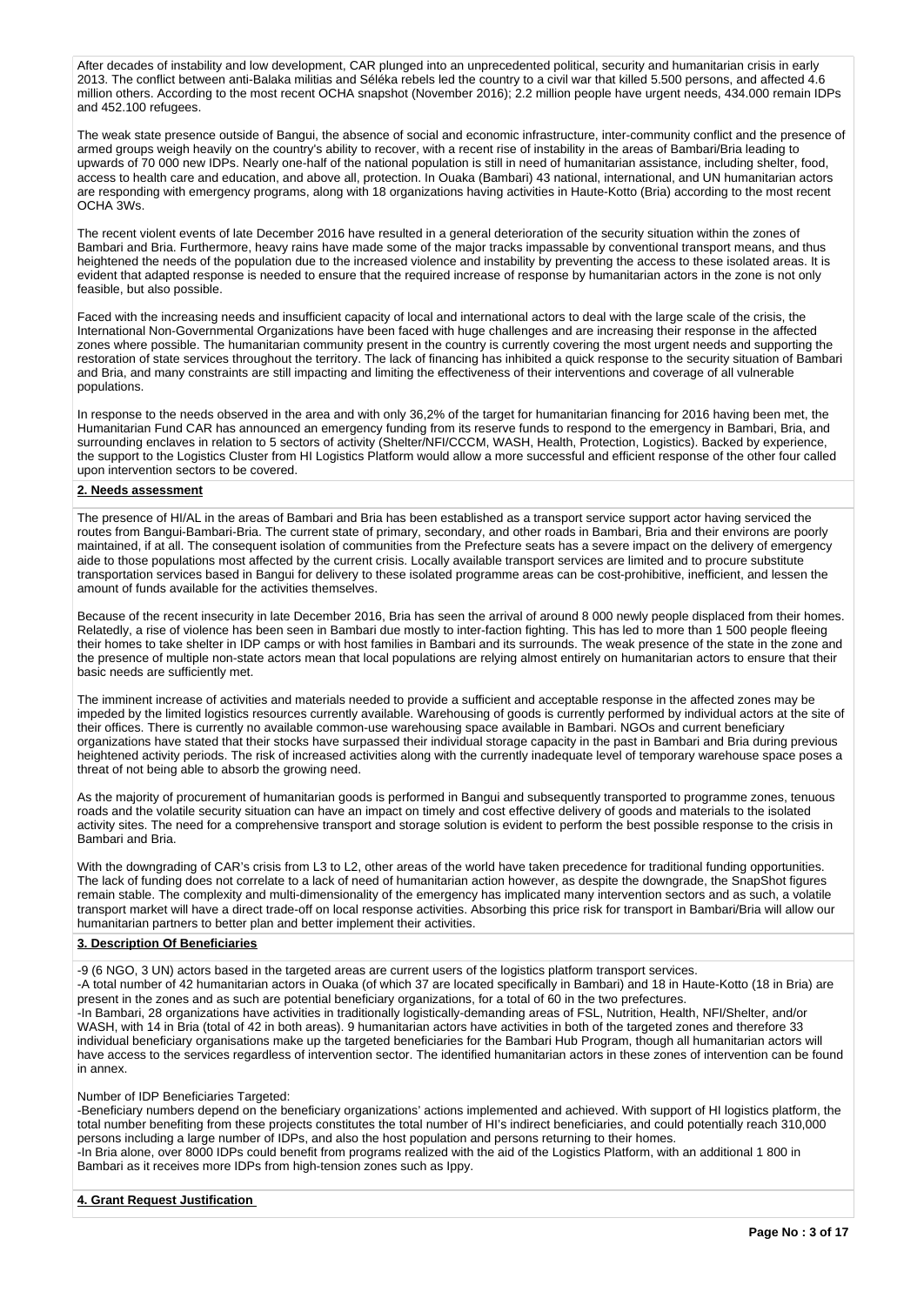Handicap International's Logistics Platform has supplied road and air cargo transport services as well as temporary warehousing of goods to be delivered in CAR since December 2015. HI's experience in the transport sector, it's coordination amongst humanitarian actors, and it's value-added service delivery has proven to be an important support to more than 40 actors since operations began.

This benefits of the platform are many fold to its beneficiary organizations and the donor:

- Mutualization of transported goods between actors to lessen the cost of transport to the Platform Program

-Mastery of the logistic transport market in CAR to provide lowered costs to the program through economy of scale

-Obligatory security protocols and vast network of actors to ensure safe and timely service delivery

-In providing free delivery to activity zones in the zones of Bambari and Bria, liberating funds for activities that would otherwise be used for transport

-Absorbing risks associated with road transport for the beneficiary organizations and centralizing their mitigation within HI/AL's Platform Program

-Savings of time for internal logistics departments at beneficiary organizations

-Providing temporary warehousing for a limited period (i.e. not contingency stocks) of goods to be delivered. When comparing the transportation costs for humanitarian actors from January 2016, HI noted that a 31% savings was made. Moreover, a case study on road transportation from Bangui to Bambari has been done by HI, and showed an additional savings of 17% as a result of resources mutualization.

In responding to the crisis in Bambari and Bria, HI/AL's Logistics Platform will provide free delivery to activity sites.

In order to capitalize on its previous project and on the positive impact of the logistics platform on response efficiency; it is essential to continue to ensure the pooling and optimization of road transport for humanitarian actors. Indeed, regarding the current humanitarian needs countrywide and the number of essential projects led on the field by aid workers, this project - supported by humanitarian actors themselves, together with Humanitarian Fund CAR - remains essential to improve access to relief by affected-communities, notably in Bambari and Bria.

## **5. Complementarity**

This project combines with the common storage service offered by Première Urgence Internationale (PUI) and the project implemented by ACTED (Mobile Intervention Team) aiming at repairing bridges and ferries, has a strong impact on improving the humanitarian access. All these projects constitute the pillar of the logistics cluster strategy in CAR.

HI will assume the lead of a Logistics Sub-cluster to be developed and based in Bambari during the project period. The sub-cluster will work in direct collaboration with the Logistics Cluster in Bangui and will serve to better tailor and adapt the response in Bambari and Bria as the crisis evolves. The Sub-cluster lead will be the Head of the Bambari hub, and thus will have an intimate knowledge of the needs and responses being undertaken in the areas. They will be supported by supervisory visits for each cluster meeting either from the Logistics Cluster representative or the Platform Program Manager in HI, or both.

The project is a part of a larger program funded by other donors. UNHAS and OFDA are HI/ATLAS partners for airstrips rehabilitation activities and "cargo airlift facilitation service", as well as OFDA being a primary financier of road transport activities departing from Bangui. The "air transportation" part of the program is complementary to the "road transportation service" to reach the same global objective: to facilitate logistical access for the humanitarian community to the most affected areas across Central African Republic. Though financing of these activities has concluded at the end of 2016, HI is currently in negotiations to continue these activities for the following 6 months.

## **LOGICAL FRAMEWORK**

## **Overall project objective**

Increasing and improving logistical access for the humanitarian community to Bambari and Bria and maintaining access to other affected areas across Central African Republic.

| Logistique                                                                                                                                               |                                                                                                                                                               |                                 |
|----------------------------------------------------------------------------------------------------------------------------------------------------------|---------------------------------------------------------------------------------------------------------------------------------------------------------------|---------------------------------|
| <b>Cluster objectives</b>                                                                                                                                | <b>Strategic Response Plan (SRP) objectives</b>                                                                                                               | <b>Percentage of activities</b> |
| 2017 Objectif 2 : Améliorer les opérations<br>logistiques de la communauté humanitaire à<br>travers des services de transport et de<br>stockage communs. | Objectif 1 HRP - 2017 : Les populations<br>affectées par des chocs ont accès à une<br>assistance d'urgence intégrée assurant leur<br>sécurité et leur dignité | 100                             |

**Contribution to Cluster/Sector Objectives :** The crisis in Bambari and Bria has already given way to an increased need of humanitarian assistance. With this increasing need, an appropriate response is required by the humanitarian community. To aid this incoming rise of humanitarian response, the Logistics Platform will directly benefit the humanitarian actors charged with providing the response. Through the procurement of logistics services to key stakeholders the access to humanitarian relief by vulnerable individuals and households affected by the crisis will be improved.

In this frame; HI proposes to increase the availability of its logistics platform project by offering free road transportation services within the zones of Bambari and Bria as well as pre-delivery temporary warehousing for a limited timeframe to project beneficiaires until the end of the programme. The increased availability means that logistical access will not only be made more affordable to current beneficiary organizations in the zone, but also expand to local/national organizations who may have an advantage in social or political access to communities, but lack the funds to provide logistically demanding activities to these communities.

## **Outcome 1**

Emergency relief operations are best performed in the targeted zones of Bambari, Bria, and their surrounds

## **Output 1.1**

**Description**

Humanitarian community road transportation capacities are strengthened and mutualized in CAR

#### **Assumptions & Risks**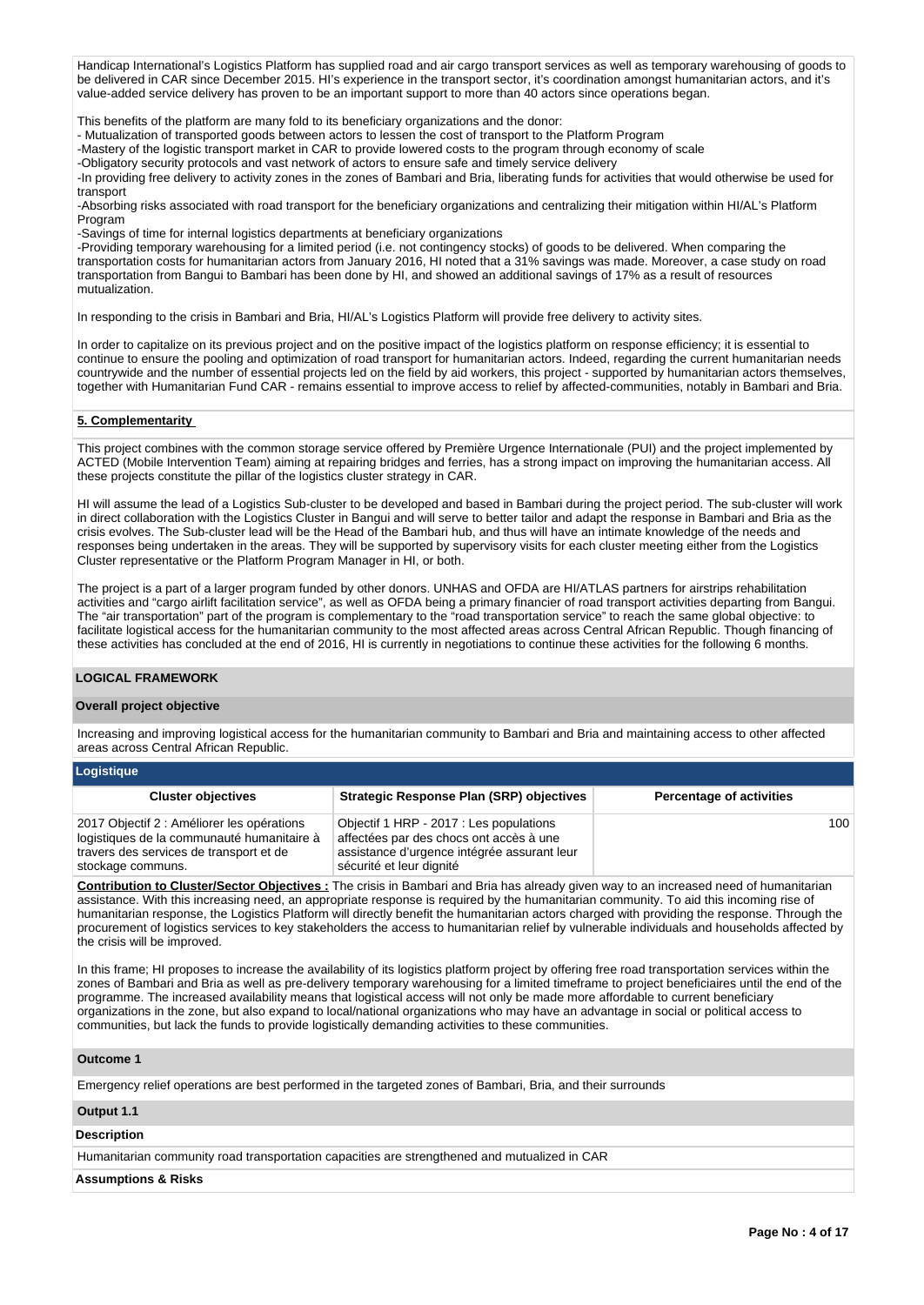#### Assumptions:

Security situation: the security situation, particularly related to non-state actors and a fragile political environment, does not disrupt the planned activities of the logistic platform's partners;

Local transport market prices are stable;

Availability of trucks, 4x4s, and other adapted modes of transportation

Partners are willing to utilize the logistics platform from HI and their demand is stable or increases

Risk : Security situation prevents beneficiary organizations from implementing the planned activities Mitigation: Coordination of security checks and respect of HI security procedures & standards; GPS tracking system for the tracking of shipments.

Risk: Increasing market prices of local transportation

Mitigation: signature of MoU with service providers ; information/sensitization of partners on cost trends (especially during the rainy season); alternative transport.

#### **Activities**

#### **Activity 1.1.1**

Identification of transport service providers

The Hub in Bambari will furnish its own transport (truck, 4x4, car depending on accessibility and cost) through rentals on an ad-hoc basis. Identification of the rental market will be performed in parallel with the installation of the Hub.

Handicap International has built a strong network within the transport sector in Bangui which has allowed the capacity to ship to any location in the country. In Bangui, the transport sector is gradually revitalizing: against an initial estimated capacity of 60 trucks (as of November 2014), HI currently uses 151 different trucks (mainly Renault, Iveco and Mercedes).

The risks present are due to a poor standard of transport quality available in the country (trucks are poorly maintained), but are largely mitigated by the selection operated by HI experts, evaluating in particular:

- the credibility and reliability of the suppliers
- the availability of trucks
- the compliance with national laws (i.e. legal registration)
- the conditions of the vehicles
- the insurance conditions
- the freight cost

### - the geographic constraints

#### **Activity 1.1.2**

Installation of Regional Logistics Platform Hub(s) and provision of land transportation services

The main activity of the project (transport by road) is to reduce logistic costs by optimizing resources and providing a safe and quality transportation for humanitarian partners operating in remote areas.

To respond to the emergency in Bambari and Bria more effectively, the program will open at least one regional hub in Bambari, while investigating the cost effectiveness of a second hub in Bria. The hub(s) will include free secondary transport from the hub to activity sites by truck, 4x4, or light 4x4 depending on the route and the seasonal conditions. Though transport departing from Bangui will remain on a costrecovery model so as to continue to improve the program's economic sustainability, the free transport from Bambari hub is offered in an emergency context so as to broaden the reach of the program to new humanitarian partners who may have been financially prohibited from accessing the service. Local partners will be specifically targeted by the Platform's communications in hopes to reinforce their access to the local populations and their interventions that INGOs may not otherwise have.

The logistics platform in Bangui will continue to operate in a cost-recovery model in order to support the efforts of the Bambari/Bria Hub as well as continue to provide services to other areas of the country.

## **Activity 1.1.3**

Management of humanitarian organization's requests

In order to respond to NGO' needs and humanitarian's priorities, the NGO partners will sign a Memorandum of Understanding which is unique to the Bambari Hub services that describes the services proposed with an end date corresponding to the end date of the programme (maximum 6 months of validity).

Once the MoU is signed:

The following documentation is filled in by the requesting organizations when demanding for a new transportation operation: Transport demand: This is the only document to be completed by the requesting organization whenever there is a need of the logistics platform's service.

After the request's confirmation receipt, HI is obligated to propose to the organization the transportation's fare within 48 hours (often occurs the same day). This proposal contains the transportation details and loading conditions, which will allow the organizations to organize the shipment. Once the demand has been received and verified as above, the transport is offered at no-cost to the then beneficiary organization. This will open up the service to more humanitarian actors to properly respond to the emergency in the zone, most notably local NGOs that may otherwise have financial difficulty accessing efficient transport services.

## **Activity 1.1.4**

Data Management

Monitoring tools for transport operations include the following information:

- HI waybill and contract
- Request number, NGOs, Project, Sector
- Weight / volume transported
- Place and date of loading and delivery
- Contract Reference and cost

The overall information is kept in a database for the monitoring of the operations. This system allows the optimization of needs by beneficiary organization operating in the same geographical area.

## **Indicators**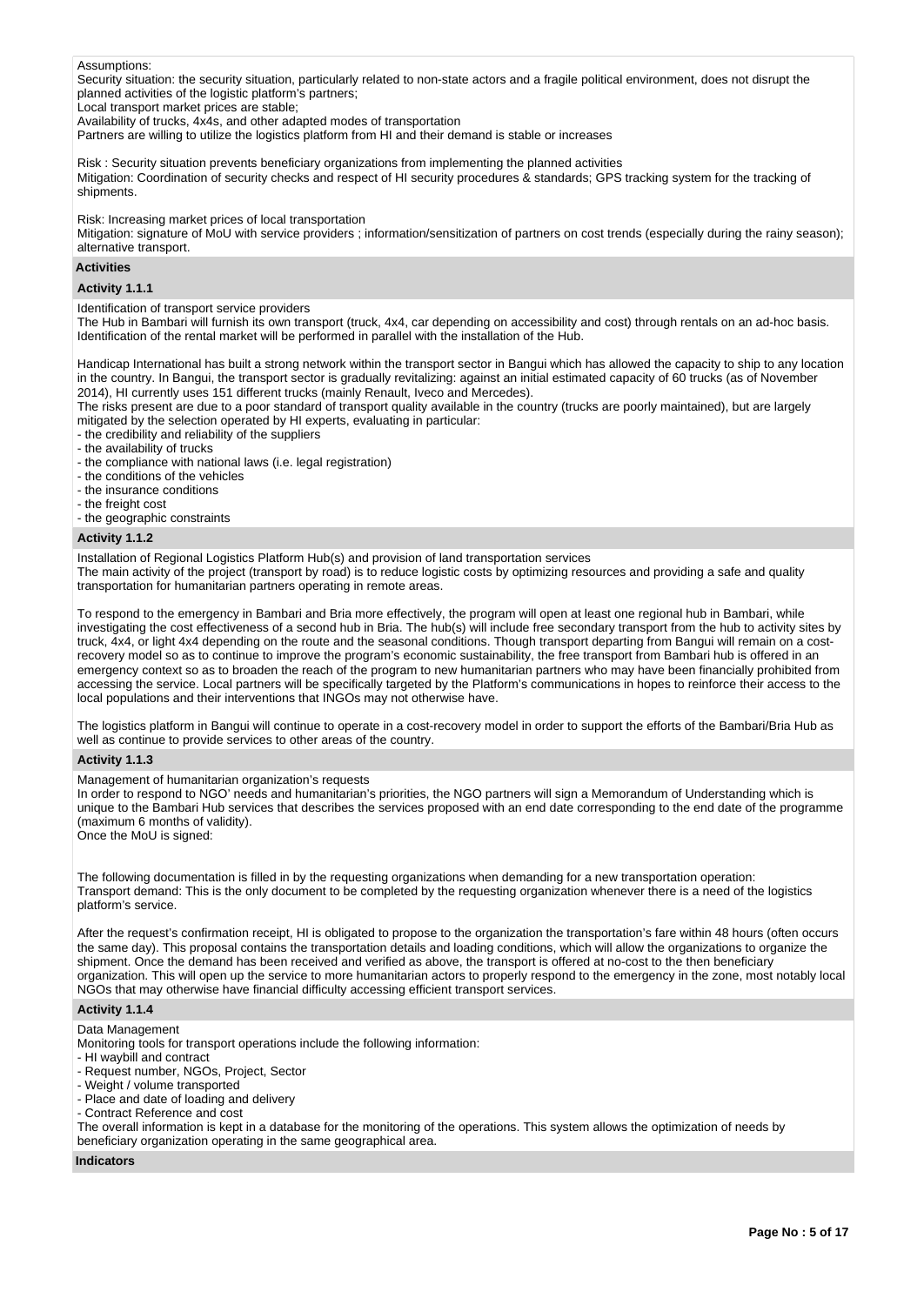|                                                     |                                                                                                                  |                                                                                                                                                                                                                                                                                                                                                                                                                                                                                                                                                                                                                                                                                                                                                                                                                                                                                                                                                                                                                                                                                                                                                                                                                                                                                                                                                                                                                                                                                                                                                                                                                                                                                                                                                                                                                                                                                                                                                                                                                                                                                                                                                                                                                                                                                                                                                                                                                                                                                                                          | <b>End cycle beneficiaries</b> |                         |             |              |               |  |  |  |  |  |
|-----------------------------------------------------|------------------------------------------------------------------------------------------------------------------|--------------------------------------------------------------------------------------------------------------------------------------------------------------------------------------------------------------------------------------------------------------------------------------------------------------------------------------------------------------------------------------------------------------------------------------------------------------------------------------------------------------------------------------------------------------------------------------------------------------------------------------------------------------------------------------------------------------------------------------------------------------------------------------------------------------------------------------------------------------------------------------------------------------------------------------------------------------------------------------------------------------------------------------------------------------------------------------------------------------------------------------------------------------------------------------------------------------------------------------------------------------------------------------------------------------------------------------------------------------------------------------------------------------------------------------------------------------------------------------------------------------------------------------------------------------------------------------------------------------------------------------------------------------------------------------------------------------------------------------------------------------------------------------------------------------------------------------------------------------------------------------------------------------------------------------------------------------------------------------------------------------------------------------------------------------------------------------------------------------------------------------------------------------------------------------------------------------------------------------------------------------------------------------------------------------------------------------------------------------------------------------------------------------------------------------------------------------------------------------------------------------------------|--------------------------------|-------------------------|-------------|--------------|---------------|--|--|--|--|--|
| Code                                                | <b>Cluster</b>                                                                                                   | <b>Indicator</b>                                                                                                                                                                                                                                                                                                                                                                                                                                                                                                                                                                                                                                                                                                                                                                                                                                                                                                                                                                                                                                                                                                                                                                                                                                                                                                                                                                                                                                                                                                                                                                                                                                                                                                                                                                                                                                                                                                                                                                                                                                                                                                                                                                                                                                                                                                                                                                                                                                                                                                         | <b>Men</b>                     | <b>Women</b>            | <b>Boys</b> | <b>Girls</b> | <b>Target</b> |  |  |  |  |  |
| Indicator 1.1.1                                     | Logistique                                                                                                       | Number of beneficiary organizations using the<br>service                                                                                                                                                                                                                                                                                                                                                                                                                                                                                                                                                                                                                                                                                                                                                                                                                                                                                                                                                                                                                                                                                                                                                                                                                                                                                                                                                                                                                                                                                                                                                                                                                                                                                                                                                                                                                                                                                                                                                                                                                                                                                                                                                                                                                                                                                                                                                                                                                                                                 |                                |                         |             |              | 33            |  |  |  |  |  |
|                                                     | <b>Means of Verification:</b> Excel sheet data base                                                              |                                                                                                                                                                                                                                                                                                                                                                                                                                                                                                                                                                                                                                                                                                                                                                                                                                                                                                                                                                                                                                                                                                                                                                                                                                                                                                                                                                                                                                                                                                                                                                                                                                                                                                                                                                                                                                                                                                                                                                                                                                                                                                                                                                                                                                                                                                                                                                                                                                                                                                                          |                                |                         |             |              |               |  |  |  |  |  |
| Indicator 1.1.2                                     | Logistique                                                                                                       | 90<br>% of beneficiary organizations satisfied by<br>HI/ATLAS "road transportation service"                                                                                                                                                                                                                                                                                                                                                                                                                                                                                                                                                                                                                                                                                                                                                                                                                                                                                                                                                                                                                                                                                                                                                                                                                                                                                                                                                                                                                                                                                                                                                                                                                                                                                                                                                                                                                                                                                                                                                                                                                                                                                                                                                                                                                                                                                                                                                                                                                              |                                |                         |             |              |               |  |  |  |  |  |
|                                                     | Means of Verification: "Partners Satisfaction Survey" done by HI                                                 |                                                                                                                                                                                                                                                                                                                                                                                                                                                                                                                                                                                                                                                                                                                                                                                                                                                                                                                                                                                                                                                                                                                                                                                                                                                                                                                                                                                                                                                                                                                                                                                                                                                                                                                                                                                                                                                                                                                                                                                                                                                                                                                                                                                                                                                                                                                                                                                                                                                                                                                          |                                |                         |             |              |               |  |  |  |  |  |
| Indicator 1.1.3                                     | Logistique                                                                                                       | % of DT (Demande de Transport) submitted by<br>requesting organizations and accepted by<br>HI/ATLAS (90%)                                                                                                                                                                                                                                                                                                                                                                                                                                                                                                                                                                                                                                                                                                                                                                                                                                                                                                                                                                                                                                                                                                                                                                                                                                                                                                                                                                                                                                                                                                                                                                                                                                                                                                                                                                                                                                                                                                                                                                                                                                                                                                                                                                                                                                                                                                                                                                                                                |                                |                         | 90          |              |               |  |  |  |  |  |
|                                                     | <b>Means of Verification:</b> Data base transport                                                                |                                                                                                                                                                                                                                                                                                                                                                                                                                                                                                                                                                                                                                                                                                                                                                                                                                                                                                                                                                                                                                                                                                                                                                                                                                                                                                                                                                                                                                                                                                                                                                                                                                                                                                                                                                                                                                                                                                                                                                                                                                                                                                                                                                                                                                                                                                                                                                                                                                                                                                                          |                                |                         |             |              |               |  |  |  |  |  |
| Indicator 1.1.4                                     | Logistique                                                                                                       | Number of Impact Studies done in response to<br>Bambari/Bria Hub installation                                                                                                                                                                                                                                                                                                                                                                                                                                                                                                                                                                                                                                                                                                                                                                                                                                                                                                                                                                                                                                                                                                                                                                                                                                                                                                                                                                                                                                                                                                                                                                                                                                                                                                                                                                                                                                                                                                                                                                                                                                                                                                                                                                                                                                                                                                                                                                                                                                            |                                |                         |             |              | $\mathbf{1}$  |  |  |  |  |  |
|                                                     | <b>Means of Verification:</b> Impact study done by HI program team                                               |                                                                                                                                                                                                                                                                                                                                                                                                                                                                                                                                                                                                                                                                                                                                                                                                                                                                                                                                                                                                                                                                                                                                                                                                                                                                                                                                                                                                                                                                                                                                                                                                                                                                                                                                                                                                                                                                                                                                                                                                                                                                                                                                                                                                                                                                                                                                                                                                                                                                                                                          |                                |                         |             |              |               |  |  |  |  |  |
| Indicator 1.1.5                                     | Logistique                                                                                                       | # de MT de cargo transporté par route par mois                                                                                                                                                                                                                                                                                                                                                                                                                                                                                                                                                                                                                                                                                                                                                                                                                                                                                                                                                                                                                                                                                                                                                                                                                                                                                                                                                                                                                                                                                                                                                                                                                                                                                                                                                                                                                                                                                                                                                                                                                                                                                                                                                                                                                                                                                                                                                                                                                                                                           |                                |                         |             |              | 400           |  |  |  |  |  |
|                                                     | <b>Means of Verification</b> : Data base transport, transportation contracts                                     |                                                                                                                                                                                                                                                                                                                                                                                                                                                                                                                                                                                                                                                                                                                                                                                                                                                                                                                                                                                                                                                                                                                                                                                                                                                                                                                                                                                                                                                                                                                                                                                                                                                                                                                                                                                                                                                                                                                                                                                                                                                                                                                                                                                                                                                                                                                                                                                                                                                                                                                          |                                |                         |             |              |               |  |  |  |  |  |
| Output 1.2                                          |                                                                                                                  |                                                                                                                                                                                                                                                                                                                                                                                                                                                                                                                                                                                                                                                                                                                                                                                                                                                                                                                                                                                                                                                                                                                                                                                                                                                                                                                                                                                                                                                                                                                                                                                                                                                                                                                                                                                                                                                                                                                                                                                                                                                                                                                                                                                                                                                                                                                                                                                                                                                                                                                          |                                |                         |             |              |               |  |  |  |  |  |
| <b>Description</b>                                  |                                                                                                                  |                                                                                                                                                                                                                                                                                                                                                                                                                                                                                                                                                                                                                                                                                                                                                                                                                                                                                                                                                                                                                                                                                                                                                                                                                                                                                                                                                                                                                                                                                                                                                                                                                                                                                                                                                                                                                                                                                                                                                                                                                                                                                                                                                                                                                                                                                                                                                                                                                                                                                                                          |                                |                         |             |              |               |  |  |  |  |  |
|                                                     |                                                                                                                  | Capacities of temporary storage and warehousing of humanitarian goods in Bambari and Bria is reinforced                                                                                                                                                                                                                                                                                                                                                                                                                                                                                                                                                                                                                                                                                                                                                                                                                                                                                                                                                                                                                                                                                                                                                                                                                                                                                                                                                                                                                                                                                                                                                                                                                                                                                                                                                                                                                                                                                                                                                                                                                                                                                                                                                                                                                                                                                                                                                                                                                  |                                |                         |             |              |               |  |  |  |  |  |
| <b>Assumptions &amp; Risks</b>                      |                                                                                                                  |                                                                                                                                                                                                                                                                                                                                                                                                                                                                                                                                                                                                                                                                                                                                                                                                                                                                                                                                                                                                                                                                                                                                                                                                                                                                                                                                                                                                                                                                                                                                                                                                                                                                                                                                                                                                                                                                                                                                                                                                                                                                                                                                                                                                                                                                                                                                                                                                                                                                                                                          |                                |                         |             |              |               |  |  |  |  |  |
| Assumptions:<br><b>Activities</b><br>Activity 1.2.1 | planned activities of the logistic platform's partners;<br>Risk: Loss of goods due to pests, fluctuating climate | Security situation: the security situation, particularly related to non-state actors and a fragile political environment, does not disrupt the<br>Humanitarian activities increase demand for temporary warehousing of goods<br>Partners are willing to utilize the transport portion of the logistics platform from HI and their demand is stable or increases<br>Risk: Security situation prevents beneficiary organizations from implementing the planned activities<br>Mitigation: Coordination of security checks and respect of HI security procedures & standards;<br>Risk: Security of Bambari and/or the warehouse locale is compromised during a rise in tensions<br>Mitigation: Guards staffed 24/7 on the warehouse grounds, compliance with HI/AL security requirements for properties (walls, lights, gates),<br>Mitigation: Pest control is maintained through regular pesticide treatments, landworks prevent rain and other water sources from entering<br>the temporary warehouse, the warehouse will not be used for goods requiring compliance in the cold-chain<br>Provision of storage facilities to implementing humanitarian actors in Bambari and Bria<br>In order to provide an enhanced logistics platform service, the program will host a warehouse space of a minimum of 320m <sup>2</sup> for users of the<br>transport service. The warehousing will be available on a time-limited basis depending on the date of delivery to the warehouse and the<br>date of delivery to the activity site(s). The warehouse is seen as crucial in a regional Logistics Hub as the majority of purchases will be made<br>in Bangui and transferred to the program zones. An active coordination with the beneficiary organizations will be maintained so as to be able<br>to respond urgently to the dynamic needs of planned activities. In order to maintain an efficiency of the space, the warehouse will not be<br>made available for contingency stocks due to the varying and evolving transportation needs. To ensure the warehousing needs are met on<br>longer term basis, there will be a coordinated effort between PUI's Logistics Platform warehousing services in Bangui for goods procured in<br>the capital to ensure timely delivery to the activity zones in Bambari and Bria. In the event of the need of overflow capacity in Bambari, the<br>program will retain the option to install a second temporary warehouse based on demand and/or coordinate with WFP's warehousing to |                                |                         |             |              |               |  |  |  |  |  |
| accommodate the need.<br><b>Indicators</b>          |                                                                                                                  |                                                                                                                                                                                                                                                                                                                                                                                                                                                                                                                                                                                                                                                                                                                                                                                                                                                                                                                                                                                                                                                                                                                                                                                                                                                                                                                                                                                                                                                                                                                                                                                                                                                                                                                                                                                                                                                                                                                                                                                                                                                                                                                                                                                                                                                                                                                                                                                                                                                                                                                          |                                |                         |             |              |               |  |  |  |  |  |
|                                                     |                                                                                                                  |                                                                                                                                                                                                                                                                                                                                                                                                                                                                                                                                                                                                                                                                                                                                                                                                                                                                                                                                                                                                                                                                                                                                                                                                                                                                                                                                                                                                                                                                                                                                                                                                                                                                                                                                                                                                                                                                                                                                                                                                                                                                                                                                                                                                                                                                                                                                                                                                                                                                                                                          |                                | End cycle beneficiaries |             |              | <b>End</b>    |  |  |  |  |  |
|                                                     |                                                                                                                  |                                                                                                                                                                                                                                                                                                                                                                                                                                                                                                                                                                                                                                                                                                                                                                                                                                                                                                                                                                                                                                                                                                                                                                                                                                                                                                                                                                                                                                                                                                                                                                                                                                                                                                                                                                                                                                                                                                                                                                                                                                                                                                                                                                                                                                                                                                                                                                                                                                                                                                                          |                                |                         |             |              | cycle         |  |  |  |  |  |
| Code                                                | <b>Cluster</b>                                                                                                   | <b>Indicator</b>                                                                                                                                                                                                                                                                                                                                                                                                                                                                                                                                                                                                                                                                                                                                                                                                                                                                                                                                                                                                                                                                                                                                                                                                                                                                                                                                                                                                                                                                                                                                                                                                                                                                                                                                                                                                                                                                                                                                                                                                                                                                                                                                                                                                                                                                                                                                                                                                                                                                                                         | Women<br><b>Men</b>            |                         |             |              | <b>Target</b> |  |  |  |  |  |
| Indicator 1.2.1                                     | Logistique                                                                                                       | # de Wiikhall mis à disposition des partenaires<br>humanitaires                                                                                                                                                                                                                                                                                                                                                                                                                                                                                                                                                                                                                                                                                                                                                                                                                                                                                                                                                                                                                                                                                                                                                                                                                                                                                                                                                                                                                                                                                                                                                                                                                                                                                                                                                                                                                                                                                                                                                                                                                                                                                                                                                                                                                                                                                                                                                                                                                                                          |                                |                         |             |              | 1             |  |  |  |  |  |
|                                                     |                                                                                                                  | <b>Means of Verification</b> : Shipment tracking database, physical installation of warehouse                                                                                                                                                                                                                                                                                                                                                                                                                                                                                                                                                                                                                                                                                                                                                                                                                                                                                                                                                                                                                                                                                                                                                                                                                                                                                                                                                                                                                                                                                                                                                                                                                                                                                                                                                                                                                                                                                                                                                                                                                                                                                                                                                                                                                                                                                                                                                                                                                            |                                |                         |             |              |               |  |  |  |  |  |
| Indicator 1.2.2                                     | Logistique                                                                                                       | Volume of additional temporary warehouse space<br>made available (m3)                                                                                                                                                                                                                                                                                                                                                                                                                                                                                                                                                                                                                                                                                                                                                                                                                                                                                                                                                                                                                                                                                                                                                                                                                                                                                                                                                                                                                                                                                                                                                                                                                                                                                                                                                                                                                                                                                                                                                                                                                                                                                                                                                                                                                                                                                                                                                                                                                                                    |                                |                         |             |              |               |  |  |  |  |  |

**Means of Verification :** Installation of temporary warehouse

# **Additional Targets :**

## **M & R**

## **Monitoring & Reporting plan**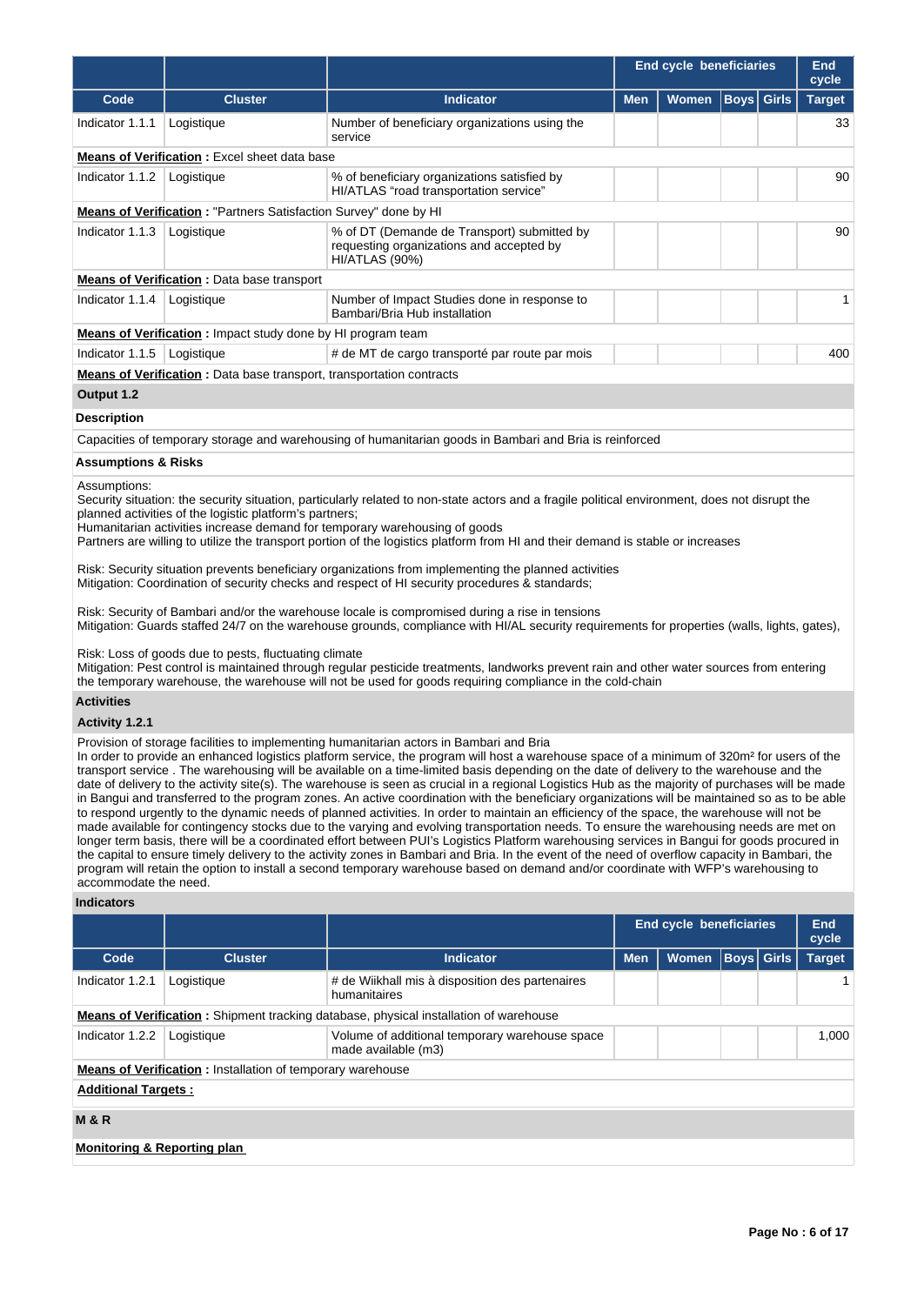The MEAL strategy relies on tools followed to facilitate the collection and compilation of qualitative and quantitative data of which analysis allows enhancing the efficiency of the proposed action. Tools such as quality repository or quarterly inter services review help develop a reactive analysis of the deployed operations.

HI regularly monitors projects to ensure the achievement and measurability of expected program results. The teams use tools including a work-plan, a monthly indicators follow up, a team analysis of the impact of the project based on quality criteria, and an updated organizational chart. Information is collected and analyzed in a monthly narrative Sitrep (Situation report) sent to the Head of Mission and the Head Quarters. In addition, HI has developed a dedicated data management system in order to monitor project indicators and consolidated data on the project. The implementation of this tool is also directly linked to the implementation of the cost recovery mechanism and will allow a close follow up of each contract and of each beneficiary organization. The use of this new tool will be supervised by the database officer.

The MEAL policy action is based on the recent Programming, Monitoring and Evaluation Policy developed by HI. It aims at increasing transparency, enhancing the lessons learned from field experiences and emphasizing the quality of the action, as well as the accountability and the participation of teams in the field.

## **Workplan**

| Activitydescription                                                                                                                                                                                                                                                                                                                                                                                                                                                                                                                                                                                                                                                                                                                                                                                                                                                                                                                                                        | Year | 2 |              |              | 5            |              |              | 8            | 9 | 10 | 12 |
|----------------------------------------------------------------------------------------------------------------------------------------------------------------------------------------------------------------------------------------------------------------------------------------------------------------------------------------------------------------------------------------------------------------------------------------------------------------------------------------------------------------------------------------------------------------------------------------------------------------------------------------------------------------------------------------------------------------------------------------------------------------------------------------------------------------------------------------------------------------------------------------------------------------------------------------------------------------------------|------|---|--------------|--------------|--------------|--------------|--------------|--------------|---|----|----|
| Activity 1.1.1: Identification of transport service providers<br>The Hub in Bambari will furnish its own transport (truck, 4x4, car depending on<br>accessibility and cost) through rentals on an ad-hoc basis. Identification of the<br>rental market will be performed in parallel with the installation of the Hub.                                                                                                                                                                                                                                                                                                                                                                                                                                                                                                                                                                                                                                                     | 2017 | X | $\mathsf{X}$ | $X$ $X$      |              | $\mathsf{X}$ | $\mathsf{X}$ | $\mathsf{X}$ |   |    |    |
| Handicap International has built a strong network within the transport sector in<br>Bangui which has allowed the capacity to ship to any location in the country. In<br>Bangui, the transport sector is gradually revitalizing: against an initial estimated<br>capacity of 60 trucks (as of November 2014), HI currently uses 151 different trucks<br>(mainly Renault, Iveco and Mercedes).<br>The risks present are due to a poor standard of transport quality available in the<br>country (trucks are poorly maintained), but are largely mitigated by the selection<br>operated by HI experts, evaluating in particular:<br>- the credibility and reliability of the suppliers<br>- the availability of trucks<br>- the compliance with national laws (i.e. legal registration)<br>- the conditions of the vehicles<br>- the insurance conditions<br>- the freight cost<br>- the geographic constraints                                                               |      |   |              |              |              |              |              |              |   |    |    |
| Activity 1.1.2: Installation of Regional Logistics Platform Hub(s) and provision of<br>land transportation services<br>The main activity of the project (transport by road) is to reduce logistic costs by<br>optimizing resources and providing a safe and quality transportation for<br>humanitarian partners operating in remote areas.                                                                                                                                                                                                                                                                                                                                                                                                                                                                                                                                                                                                                                 | 2017 | X | IX.          | $\mathsf{X}$ | <sup>X</sup> | <b>X</b>     | ΙX.          | X            |   |    |    |
| To respond to the emergency in Bambari and Bria more effectively, the program<br>will open at least one regional hub in Bambari, while investigating the cost<br>effectiveness of a second hub in Bria. The hub(s) will include free secondary<br>transport from the hub to activity sites by truck, 4x4, or light 4x4 depending on the<br>route and the seasonal conditions. Though transport departing from Bangui will<br>remain on a cost-recovery model so as to continue to improve the program's<br>economic sustainability, the free transport from Bambari hub is offered in an<br>emergency context so as to broaden the reach of the program to new humanitarian<br>partners who may have been financially prohibited from accessing the service.<br>Local partners will be specifically targeted by the Platform's communications in<br>hopes to reinforce their access to the local populations and their interventions that<br>INGOs may not otherwise have. |      |   |              |              |              |              |              |              |   |    |    |
| The logistics platform in Bangui will continue to operate in a cost-recovery model in<br>order to support the efforts of the Bambari/Bria Hub as well as continue to provide<br>services to other areas of the country.                                                                                                                                                                                                                                                                                                                                                                                                                                                                                                                                                                                                                                                                                                                                                    |      |   |              |              |              |              |              |              |   |    |    |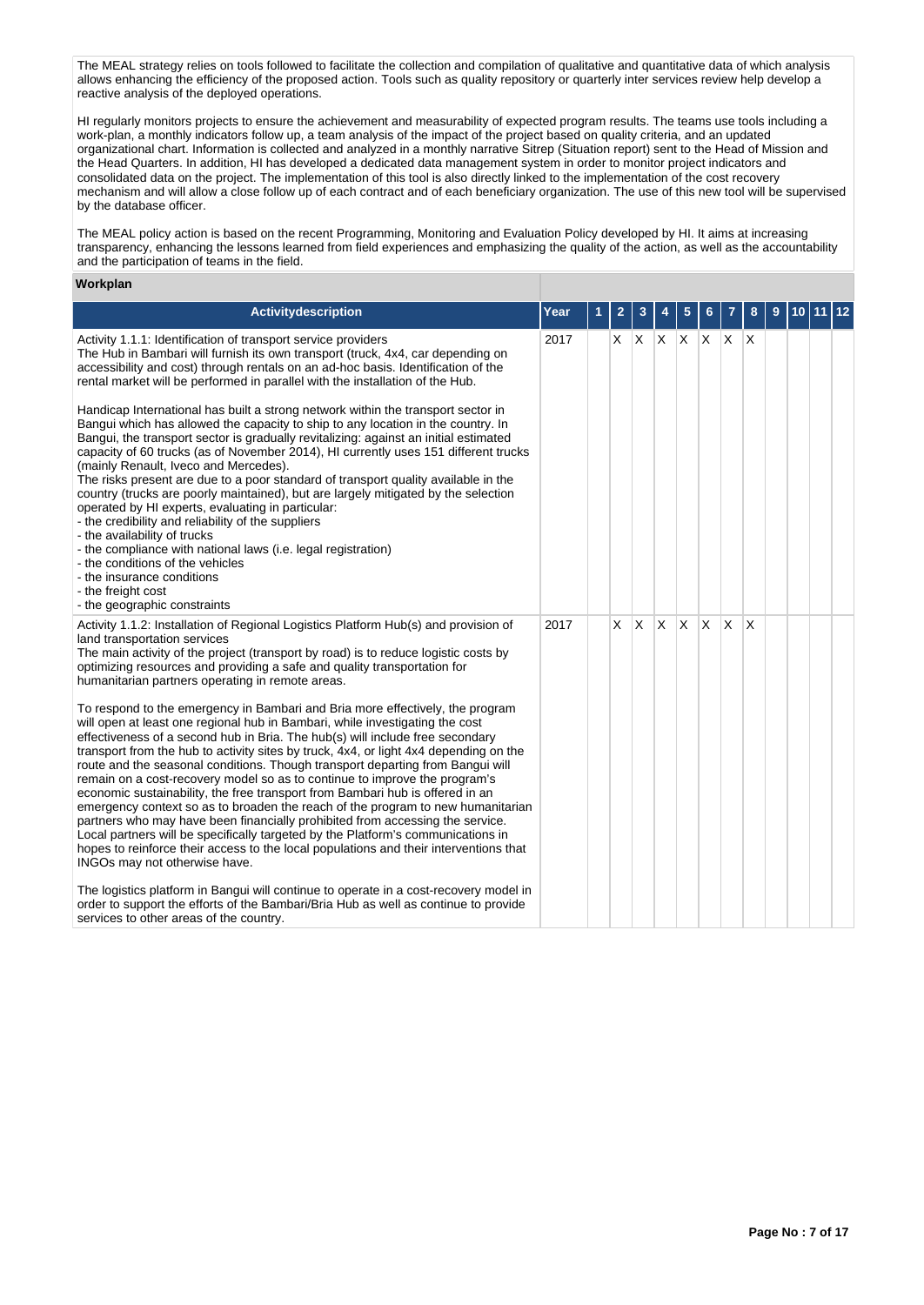| Activity 1.1.3: Management of humanitarian organization's requests<br>In order to respond to NGO' needs and humanitarian's priorities, the NGO partners<br>will sign a Memorandum of Understanding which is unique to the Bambari Hub<br>services that describes the services proposed with an end date corresponding to<br>the end date of the programme (maximum 6 months of validity).<br>Once the MoU is signed:                                                                                                                                                                                                                                                                                                                                                                                                                                                                                                                                                                                                                                                                                                                                                                                                                                                                                                                                                                                                                                                                              | 2017 | $X$ $X$ $X$ $X$ $X$ |    |    |              |    | ΙX |  |  |
|---------------------------------------------------------------------------------------------------------------------------------------------------------------------------------------------------------------------------------------------------------------------------------------------------------------------------------------------------------------------------------------------------------------------------------------------------------------------------------------------------------------------------------------------------------------------------------------------------------------------------------------------------------------------------------------------------------------------------------------------------------------------------------------------------------------------------------------------------------------------------------------------------------------------------------------------------------------------------------------------------------------------------------------------------------------------------------------------------------------------------------------------------------------------------------------------------------------------------------------------------------------------------------------------------------------------------------------------------------------------------------------------------------------------------------------------------------------------------------------------------|------|---------------------|----|----|--------------|----|----|--|--|
| The following documentation is filled in by the requesting organizations when<br>demanding for a new transportation operation:<br>Transport demand: This is the only document to be completed by the requesting<br>organization whenever there is a need of the logistics platform's service.                                                                                                                                                                                                                                                                                                                                                                                                                                                                                                                                                                                                                                                                                                                                                                                                                                                                                                                                                                                                                                                                                                                                                                                                     |      |                     |    |    |              |    |    |  |  |
| After the request's confirmation receipt, HI is obligated to propose to the<br>organization the transportation's fare within 48 hours (often occurs the same day).<br>This proposal contains the transportation details and loading conditions, which will<br>allow the organizations to organize the shipment. Once the demand has been<br>received and verified as above, the transport is offered at no-cost to the then<br>beneficiary organization. This will open up the service to more humanitarian actors<br>to properly respond to the emergency in the zone, most notably local NGOs that<br>may otherwise have financial difficulty accessing efficient transport services.                                                                                                                                                                                                                                                                                                                                                                                                                                                                                                                                                                                                                                                                                                                                                                                                           |      |                     |    |    |              |    |    |  |  |
| Activity 1.1.4: Data Management<br>Monitoring tools for transport operations include the following information:<br>- HI waybill and contract<br>- Request number, NGOs, Project, Sector<br>- Weight / volume transported<br>- Place and date of loading and delivery<br>- Contract Reference and cost<br>The overall information is kept in a database for the monitoring of the operations.<br>This system allows the optimization of needs by beneficiary organization operating<br>in the same geographical area.                                                                                                                                                                                                                                                                                                                                                                                                                                                                                                                                                                                                                                                                                                                                                                                                                                                                                                                                                                              | 2017 | IX.<br>X.           | X. | X  | X.           | X. | X  |  |  |
| Activity 1.2.1: Provision of storage facilities to implementing humanitarian actors in<br>Bambari and Bria<br>In order to provide an enhanced logistics platform service, the program will host a<br>warehouse space of a minimum of 320m <sup>2</sup> for users of the transport service. The<br>warehousing will be available on a time-limited basis depending on the date of<br>delivery to the warehouse and the date of delivery to the activity site(s). The<br>warehouse is seen as crucial in a regional Logistics Hub as the majority of<br>purchases will be made in Bangui and transferred to the program zones. An active<br>coordination with the beneficiary organizations will be maintained so as to be able<br>to respond urgently to the dynamic needs of planned activities. In order to maintain<br>an efficiency of the space, the warehouse will not be made available for<br>contingency stocks due to the varying and evolving transportation needs. To<br>ensure the warehousing needs are met on longer term basis, there will be a<br>coordinated effort between PUI's Logistics Platform warehousing services in<br>Bangui for goods procured in the capital to ensure timely delivery to the activity<br>zones in Bambari and Bria. In the event of the need of overflow capacity in<br>Bambari, the program will retain the option to install a second temporary<br>warehouse based on demand and/or coordinate with WFP's warehousing to<br>accommodate the need. | 2017 | $\mathsf{X}$<br>X.  | X  | X. | $\mathsf{X}$ | X  | X  |  |  |
| <b>OTHER INFO</b>                                                                                                                                                                                                                                                                                                                                                                                                                                                                                                                                                                                                                                                                                                                                                                                                                                                                                                                                                                                                                                                                                                                                                                                                                                                                                                                                                                                                                                                                                 |      |                     |    |    |              |    |    |  |  |
| <b>Accountability to Affected Populations</b>                                                                                                                                                                                                                                                                                                                                                                                                                                                                                                                                                                                                                                                                                                                                                                                                                                                                                                                                                                                                                                                                                                                                                                                                                                                                                                                                                                                                                                                     |      |                     |    |    |              |    |    |  |  |
| The direct beneficiaries of this project are humanitarian actors operating in CAR (specifically with programs in Bambari and Bria). These will<br>be consulted throughout every stage of the project:                                                                                                                                                                                                                                                                                                                                                                                                                                                                                                                                                                                                                                                                                                                                                                                                                                                                                                                                                                                                                                                                                                                                                                                                                                                                                             |      |                     |    |    |              |    |    |  |  |
| Initial assessment: at project design phase, humanitarian actors were consulted over their needs in terms of logistic support in the country.<br>HI then performed a needs' analysis and elaborated relevant solutions in line with its mandate and expertise.<br>Project design: partners have validated programmatic strategy of HI through the logistic clusters and confirmed it through endorsement<br>letters.                                                                                                                                                                                                                                                                                                                                                                                                                                                                                                                                                                                                                                                                                                                                                                                                                                                                                                                                                                                                                                                                              |      |                     |    |    |              |    |    |  |  |
| Kick-off: during the launch of the Bambari Hub, partners will be consulted to review and adjust the solutions provided. HI is seeking partners'<br>support to understand their areas of intervention and their presence in emergency, post-emergency or development operations. HI<br>prioritizes the players involved in the emergency response.                                                                                                                                                                                                                                                                                                                                                                                                                                                                                                                                                                                                                                                                                                                                                                                                                                                                                                                                                                                                                                                                                                                                                 |      |                     |    |    |              |    |    |  |  |

Implementation: throughout the project, the beneficiary organizations will be involved continuously to prioritize emergency responses through the logistics cluster, as well as through regular feedbacks thanks to an improved communication and M&E policy. The beneficiary organizations will benefit from our advisory role before and throughout the supply chain as soon as they request it.

**Implementation Plan**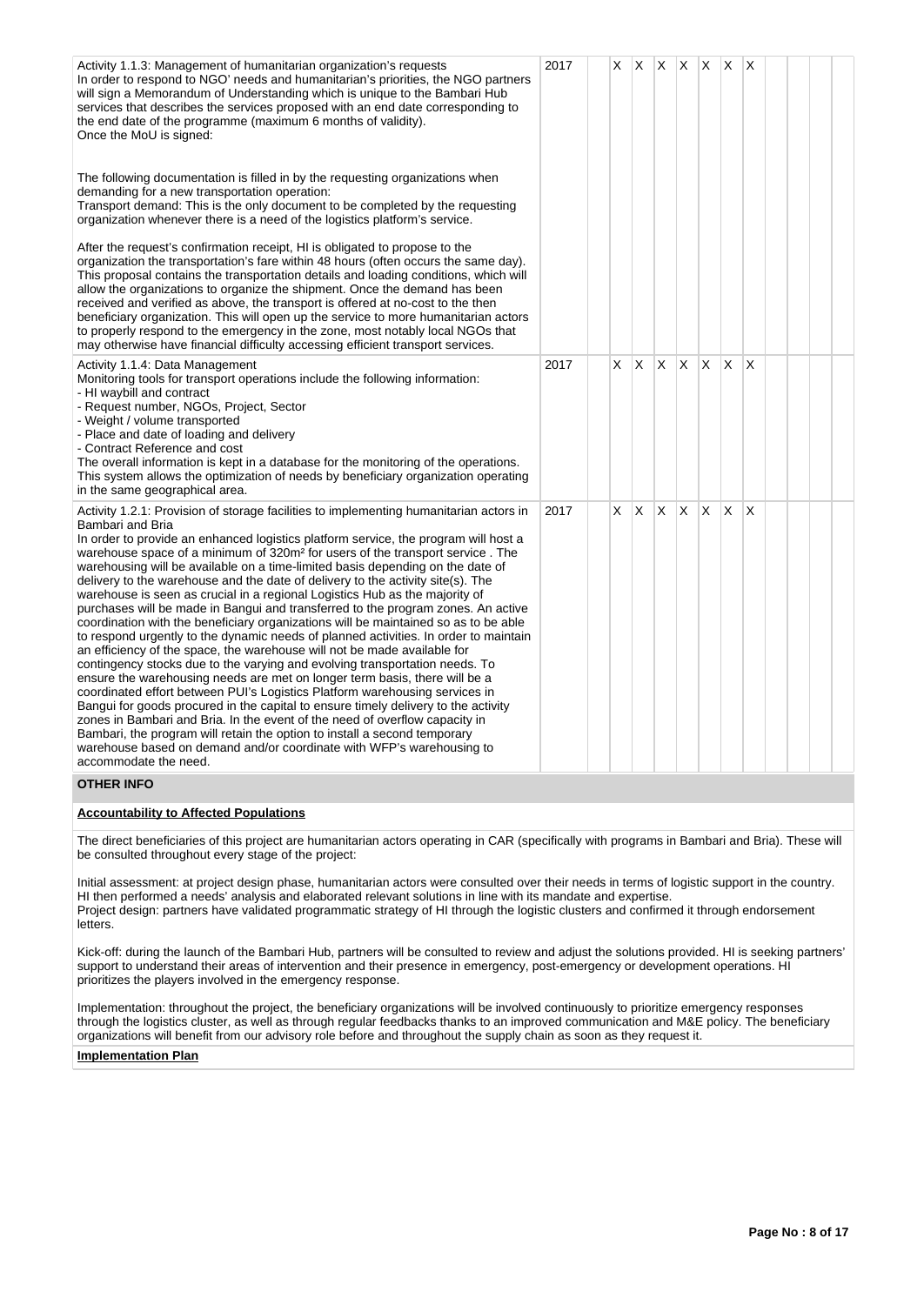The management of the project is ensured by a chain of responsibilities, at field level and coordination level:

-The Head of Mission is responsible for the overall supervision of the mission including security management, strategy definition, internal coordination and HR management, external representation towards humanitarian stakeholders, authorities and donors etc.

-The Operations Coordinator is responsible of the running of the logistics platform in Bangui including project implementation, local external representation and support services supervision.

-The Logistics Coordinator and the Administrative Coordinator are responsible for the management of program support services (Administration, Finances, Human Resources and Logistics). They, in coordination with project team, ensure a thorough financial and logistical support to the project as well as the compliance with HI and OFDA and Humanitarian Fund CAR guidelines.

-The Head of Transportation Operation responsible for the overall implementation and follow-up of the project, ensuring a smooth coordination with HI internal services and PF beneficiaries, and guaranteeing the quality and the respect of the project logical framework.

-The Head of Bambari Hub is responsible for the implementation, management, coordination, communication, and representation of all Logistics Platform activities in Bambari and Bria and works in direct collaboration with the Head of Transportation Operation in Bangui..

Handicap International Federation has its own Code of Conduct guaranteeing a full involvement in favor of the enforcement of humanitarian principles to which every mission is referring and enforcing their respect by all the employees.

## **Coordination with other Organizations in project area**

**Name of the organization Areas/activities of collaboration and rationale** 

### **Environment Marker Of The Project**

B+: Medium environmental impact with mitigation(sector guidance)

## **Gender Marker Of The Project**

1- The project is designed to contribute in some limited way to gender equality

## **Justify Chosen Gender Marker Code**

The majority of direct beneficiaries of the intervention are in fact humanitarian organizations. However, in order to comply with HI's own gender and non-discrimination policies, the 11 new national staff recruitments based at the Hub will target and encourage qualified women to apply for the openings.

According to the principle of non-discrimination, the Organization ensures an equal treatment between men and women. Thus, in its working environment and its human resources management, the Organization ensures the professional and wage equality and the full participation of both men and women. Staff recruited within Handicap International will receive training on: humanitarian principles, vulnerability criteria, confidentiality in data collection, the Institutional Protection policy against Sexual Exploitation and Abuse (PSEA).

Additionally, Handicap International intervention will guarantee the application of protection principals by ensuring that our activities would not have a negative impact on the zones of intervention. Internally, protection mainstreaming is also emphasized through our management guidelines and we provide regular training on these issues to our local staff.

Finally, each supplier, in order to be recognized as Handicap International transport partner, will sign and follow HI/ATLAS Institutional Policies (Annex).

## **Protection Mainstreaming**

Direct beneficiaries are Humanitarian organizations, not people. However all activity that the Logistics Platform performs is for the benefit of all programs, including those of protection programs put in place by beneficiary organizations (of which there are 19 potential and current beneficiary organizations in Ouaka prefecture, and 9 in Haute-Kotto)

For other details concerning HI policies (protection, gender, security & safety), please refer to the chapter above and to the Annex.

#### **Country Specific Information**

#### **Safety and Security**

The operational decisions taken by HI take safety and security risks into account at all stages of intervention; from the design phase through to the withdrawal phase.

-Road Transportation; HI is mainly is operating from Bangui, while organizing road transportation on - potentially - all Provinces of CAR. Security of routes is monitored to mitigate risks that can be faced while transporting humanitarian relied materials. -Bambari Hub: An active security monitoring and liaising with local security actors will be ensured. This will be supported by periodic visits and evaluations by the HI Head of Security in CAR.

#### **Access**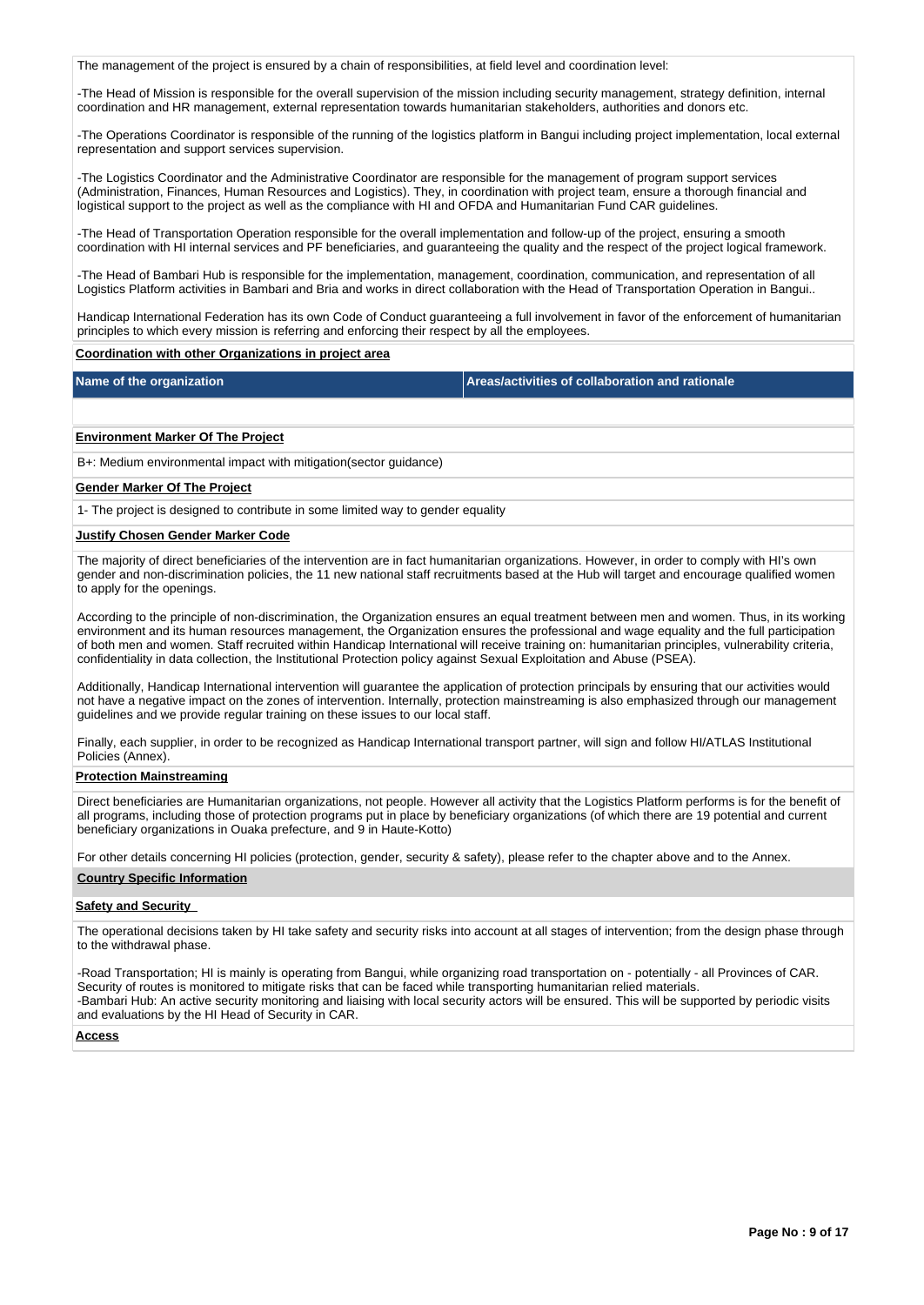The aim of safety and security management within Handicap International is to enable the implementation of its programs, while minimizing the risks for its staff, partners and beneficiaries.

HI's approach to safety and security is one of risk management. The organization endeavors to ensure that it has a sound understanding of its working environment at all times and effective safety and security management procedures in place. The aim is to reduce the risks faced, and to be in possession of the information needed to decide whether the residual risk is acceptable and manageable. Rather than deterrence, Handicap International favors "acceptance" and "protection" in its approach to safety and security management.

The safety and security management of the mission has been designed in order to: -Ensure the security and safety of all staff members, the partners and beneficiaries; -Enable and facilitate the smooth implementation of the activities; -Provide decision-making support (access to areas, continuity of actions, stand by, temporary withdrawal, adapted working hours, etc.);

-Analyze the environment to mitigate the risk

The updates of key documents have been based upon the prerequisite risk analysis and the networking developed with other INGOs, UN agencies and other local stakeholders.

## **BUDGET**

| Code | <b>Budget Line Description</b>                                                                                                                                        |              | D / S Quantity | <b>Unit</b><br>cost       | <b>Duration</b><br><b>Recurran</b><br>ce | $\%$<br>charged<br>to CHF | <b>Total Cost</b> |
|------|-----------------------------------------------------------------------------------------------------------------------------------------------------------------------|--------------|----------------|---------------------------|------------------------------------------|---------------------------|-------------------|
|      | <b>Staff and Other Personnel Costs</b>                                                                                                                                |              |                |                           |                                          |                           |                   |
| 1.1  | Head of Transportation Operation assistant                                                                                                                            | D            |                | 1   697.0<br>0            | 6                                        | 50.00                     | 2,091.00          |
|      | Logistics platform / National staff / Analysis of transportation request, analysis of cotations, selection of services                                                |              |                |                           |                                          |                           |                   |
| 1.2  | Dock Chief Cross Docking Area Bangui                                                                                                                                  | D            |                | 1   601.0<br><sup>0</sup> | 6                                        | 50.00                     | 1,803.00          |
|      | Logistics platform / NAT staff / Bangui / In charge of stock management and stock transfer                                                                            |              |                |                           |                                          |                           |                   |
| 1.3  | Covoy and loading supervisor                                                                                                                                          | D            |                | $1 \mid 475.1$<br>2       | 6                                        | 50.00                     | 1,425.36          |
|      | Logistics platform / NAT staff / Bangui / Monitoring of trucks and communication with partners and service provider / Supervision<br>of conveyors                     |              |                |                           |                                          |                           |                   |
| 1.4  | Conveyor Bangui                                                                                                                                                       | D            |                | 3   305.0<br>0            | 6                                        | 50.00                     | 2,745.00          |
|      | Logistics platform / NAT staff / Bangui / Ensure proper follow up of HI SOPs of service provider while transporting humanitarian<br>goods (3 in Bangui, 3 in Bambari) |              |                |                           |                                          |                           |                   |
| 1.5  | <b>Transport Secretary</b>                                                                                                                                            | D            | 1 <sup>1</sup> | 362.3<br>7                | 6                                        | 50.00                     | 1,087.11          |
|      | Logistics platform / NAT staff / Bangui / Ensure administrative follow-up of transportation's contracts and quality of procurement<br>files                           |              |                |                           |                                          |                           |                   |
| 1.6  | Platform Guards (Bangui/Bambari)                                                                                                                                      | D            |                | 12 205.8<br>1             | 6                                        | 75.00                     | 11,113.74         |
|      | Logistics platform / NAT staff / Bangui / Ensure security within HI bases (project)                                                                                   |              |                |                           |                                          |                           |                   |
| 1.7  | Responsable de PROJET/Hub "BAMBARI"                                                                                                                                   | D            | 1 <sup>1</sup> | 825.0<br>0                | 6                                        | 100.00                    | 4,950.00          |
|      | Head platform / NAT staff / Bambari                                                                                                                                   |              |                |                           |                                          |                           |                   |
| 1.8  | Head of Transportation Operation                                                                                                                                      | D            |                | $1 \mid 5,512$<br>.29     | 6                                        | 50.00                     | 16,536.87         |
|      | Logistics platform / EXPAT Staff/Bangui / Logistics platform Project Manager; ensure the implementation and the monitoring of<br>activities                           |              |                |                           |                                          |                           |                   |
| 1.9  | <b>Operations Coordinator</b>                                                                                                                                         | D            |                | $1 \mid 5,512$<br>.29     | 6                                        | 30.00                     | 9,922.12          |
|      | Logistics Platform / EXPAT Staff / Bangui / Coordination of all activities related to HI Logistics Platform                                                           |              |                |                           |                                          |                           |                   |
| 1.10 | Base Logistician                                                                                                                                                      | S            |                | 1 611.3<br>7              | 6                                        | 50.00                     | 1,834.11          |
|      | LOG Dpt / NAT staff / Bangui / Follow up of HI logistics needs at Bangui's level                                                                                      |              |                |                           |                                          |                           |                   |
| 1.11 | Log ADMIN Base Bambari                                                                                                                                                | D            |                | 1 681.8<br>8              | 6                                        | 100.00                    | 4,091.28          |
|      | LOG ADMIN Dpt / NAT staff / Bambari/                                                                                                                                  |              |                |                           |                                          |                           |                   |
| 1.12 | <b>Responsible Security</b>                                                                                                                                           | s            |                | 1 650.0<br>0              | 6                                        | 50.00                     | 1,950.00          |
|      | Security officer to guarantee safety of ongoing activities /NAT Staff/ Bangui                                                                                         |              |                |                           |                                          |                           |                   |
| 1.13 | <b>Support Driver</b>                                                                                                                                                 | $\mathsf{s}$ |                | 4 251.9<br>4              | 6                                        | 50.00                     | 3,023.28          |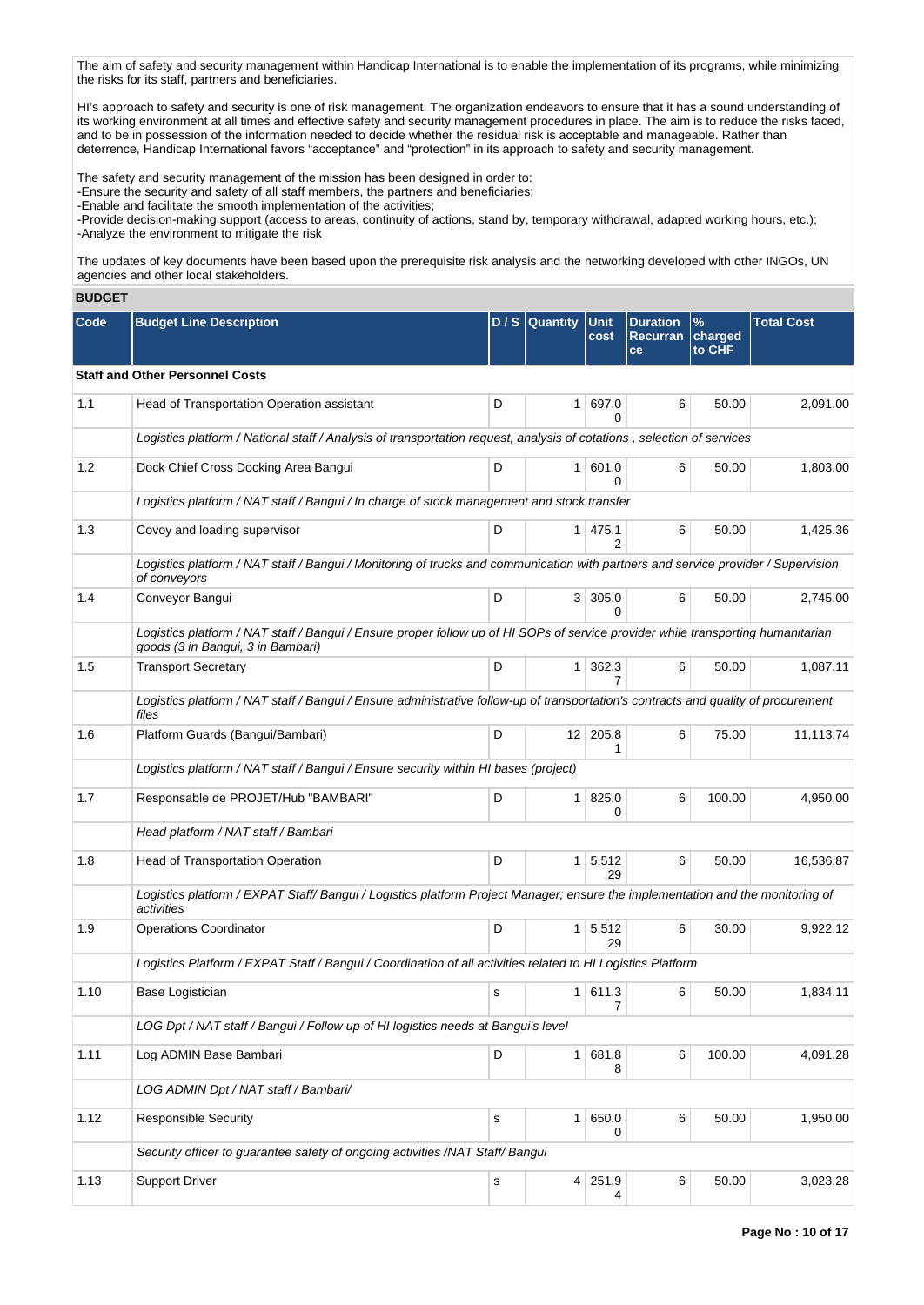|                  | LOG Dpt / NAT staff / Bangui                                                                                                                                                                       |   |                |                             |   |        |            |
|------------------|----------------------------------------------------------------------------------------------------------------------------------------------------------------------------------------------------|---|----------------|-----------------------------|---|--------|------------|
| 1.14             | Guards (office)                                                                                                                                                                                    | s | 6 <sup>1</sup> | 205.8<br>1                  | 6 | 50.00  | 3,704.58   |
|                  | LOG Dpt / NAT staff / Bangui / Ensure security within HI bases (coordination office)                                                                                                               |   |                |                             |   |        |            |
| 1.15             | Office Cleaner (Office and Platform)                                                                                                                                                               | s | 1 <sup>1</sup> | 189.2<br>3                  | 6 | 50.00  | 567.69     |
|                  | LOG Dpt / NAT staff / Bangui                                                                                                                                                                       |   |                |                             |   |        |            |
| 1.16             | <b>Logistics Coordinator</b>                                                                                                                                                                       | s | 1 <sup>1</sup> | 5,512<br>.19                | 6 | 30.00  | 9,921.94   |
|                  | LOG Dpt / EXPAT Staff / Bangui / Managing Logistics' team and ensure respect of processes at HI mission's level                                                                                    |   |                |                             |   |        |            |
| 1.17             | <b>HR Assistant</b>                                                                                                                                                                                | S | 1 <sup>1</sup> | 390.0<br>0                  | 6 | 50.00  | 1,170.00   |
|                  | FIN Dpt / NAT staff / Bangui / Support of Admin Coordinator                                                                                                                                        |   |                |                             |   |        |            |
| 1.18             | <b>Finance Assistant</b>                                                                                                                                                                           | S | 1              | 457.7<br>5                  | 6 | 50.00  | 1,373.25   |
|                  | FIN Dpt / NAT staff / Bangui / Support of Admin Coordinator                                                                                                                                        |   |                |                             |   |        |            |
| 1.19             | <b>Administrative Coordinator</b>                                                                                                                                                                  | S |                | $1 \overline{5,512}$<br>.29 | 6 | 30.00  | 9,922.12   |
|                  | FIN Dpt / EXPAT Staff / Bangui / Managing Aministrative and Finance's team and ensure respect of processes at HI mission's<br>level                                                                |   |                |                             |   |        |            |
| 1.20             | <b>Head Of Mission</b>                                                                                                                                                                             | S | 1 <sup>1</sup> | 5,512<br>.29                | 6 | 16.77  | 5,546.47   |
|                  | Head of Mission / EXPAT Staff / Bangui / HI Representative in CAR                                                                                                                                  |   |                |                             |   |        |            |
| 1.21             | Responsable of Hub and Logistics Sub Cluster                                                                                                                                                       | D |                | $1 \mid 5,512$<br>.29       | 5 | 100.00 | 27,561.45  |
|                  | Logistics platform / EXPAT staff / Bambari / Responsible of launching the Bambari Hub                                                                                                              |   |                |                             |   |        |            |
| 1.22             | Fringe Benefits Project NAT staff                                                                                                                                                                  | D |                | 11 92.36                    | 6 | 100.00 | 6,095.76   |
|                  | All Taxes and Benefits covered by HI/ATLAS, above net salary for employees such as CNSS, ACPE, specific trainings (security,<br>etc), medical cost coverage defined through a global CAR HR policy |   |                |                             |   |        |            |
| 1.23             | Fringe Benefits Expatriates Staff                                                                                                                                                                  | S |                | $5 \mid 1,250$<br>.00.      | 3 | 100.00 | 18,750.00  |
|                  | Costs related to employ International Staff: Guest house accommodation and related costs, travel and visa costs for Expats                                                                         |   |                |                             |   |        |            |
| 1.24             | Fringe Benefits Support NAT staff                                                                                                                                                                  | S |                | 28 92.36                    | 6 | 50.00  | 7,758.24   |
|                  | All Taxes and Benefits covered by HI/ATLAS, above net salary for employees such as CNSS, ACPE, specific trainings (security,<br>etc), medical cost coverage defined through a global CAR HR policy |   |                |                             |   |        |            |
| 1.25             | Convoyeur Bambari                                                                                                                                                                                  | D |                | 3   475.1<br>2              | 6 | 100.00 | 8,552.16   |
|                  | Logistics platform / NAT staff / Bangui / Ensure proper follow up of HI SOPs of service provider while transporting humanitarian<br>goods (3 in Bangui, 3 in Bambari)                              |   |                |                             |   |        |            |
|                  | <b>Section Total</b>                                                                                                                                                                               |   |                |                             |   |        | 163,496.53 |
|                  | Supplies, Commodities, Materials                                                                                                                                                                   |   |                |                             |   |        |            |
| 2.1              | Pest control                                                                                                                                                                                       | D | 1 <sup>1</sup> | 100.0<br>0                  | 3 | 100.00 | 300.00     |
|                  | Glue rat trap and cats to protect the stock against pests                                                                                                                                          |   |                |                             |   |        |            |
| 2.2              | Fuel (Platform Generator)                                                                                                                                                                          | D | $\mathbf{1}$   | 450.0<br>0                  | 3 | 100.00 | 1,350.00   |
|                  | Logistic platform / Fuel for the generator of the logistic platform (frequent power outages in Bangui)                                                                                             |   |                |                             |   |        |            |
|                  | <b>Section Total</b>                                                                                                                                                                               |   |                |                             |   |        | 1,650.00   |
| <b>Equipment</b> |                                                                                                                                                                                                    |   |                |                             |   |        |            |
| 3.1              | Temporary Warehouse Installation and materials                                                                                                                                                     | D | 350            | 5.00                        | 1 | 100.00 | 1,750.00   |
|                  | Logistic platform / 200 pallets for the stocking area. The majority of equipment has been bought on the old project.                                                                               |   |                |                             |   |        |            |
|                  | <b>Section Total</b>                                                                                                                                                                               |   |                |                             |   |        | 1,750.00   |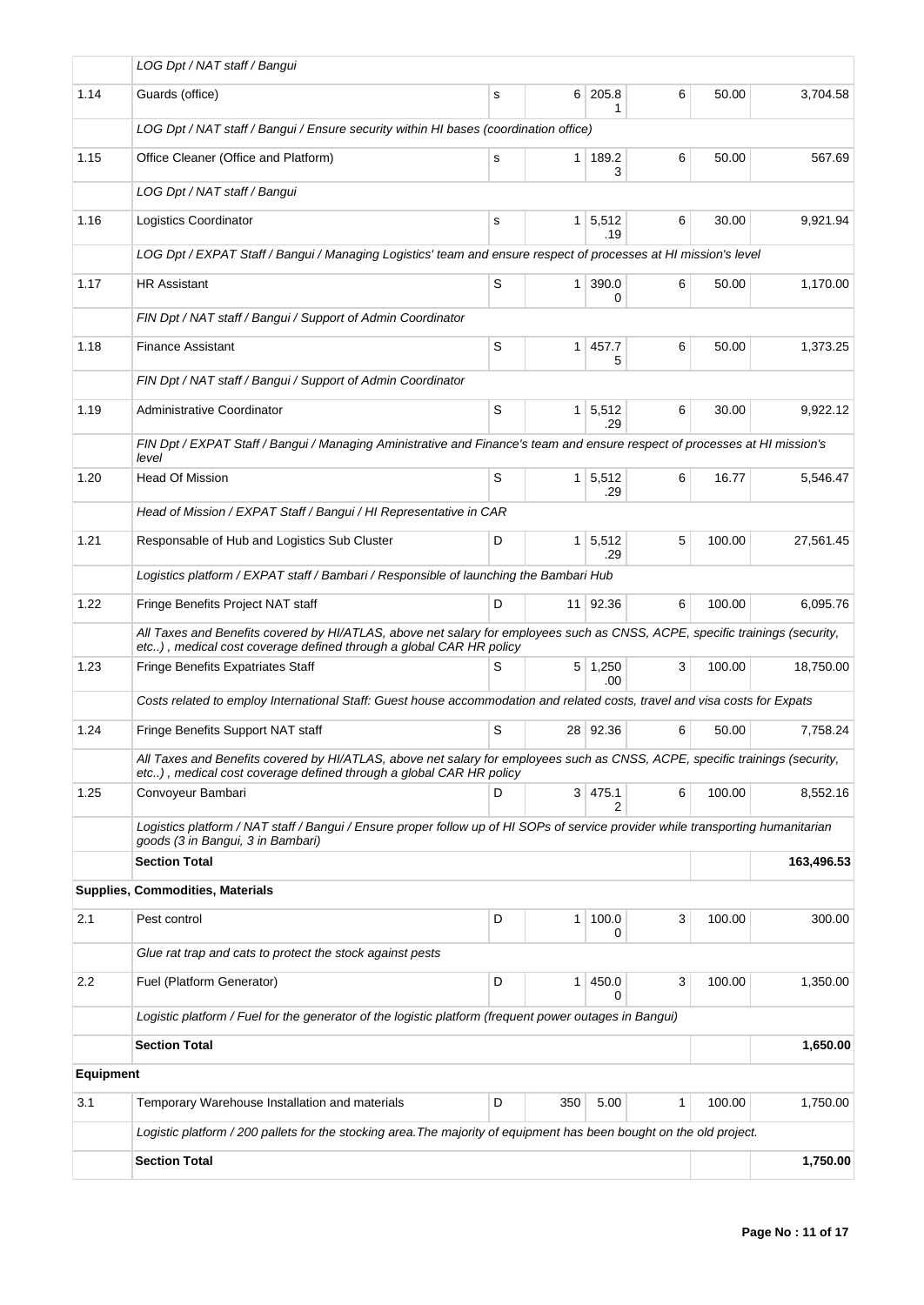|               | <b>Contractual Services</b>                                                                                                                                          |   |                |                       |              |        |           |
|---------------|----------------------------------------------------------------------------------------------------------------------------------------------------------------------|---|----------------|-----------------------|--------------|--------|-----------|
| 4.1           | Logistic Platform leveling work                                                                                                                                      | D | 1 <sup>1</sup> | 796.7<br>7            | $\mathbf{1}$ | 100.00 | 796.77    |
|               | Earthworks to allow trucks to access the logistic platform during the rainy season                                                                                   |   |                |                       |              |        |           |
| 4.2           | Logistic platform / Generator maintenance                                                                                                                            | D | $\mathbf{1}$   | 100.0<br>0            | 6            | 100.00 | 600.00    |
|               | The Generator is already available at the Logistic Platform and needs the connection in Bambari only to be operational.<br>Additional costs for regular maintenance. |   |                |                       |              |        |           |
|               | <b>Section Total</b>                                                                                                                                                 |   |                |                       |              |        | 1,396.77  |
| <b>Travel</b> |                                                                                                                                                                      |   |                |                       |              |        |           |
| 5.1           | Travel expenses project supervisor staff                                                                                                                             | D | 1 <sup>1</sup> | 600.0<br>0            | 6            | 100.00 | 3,600.00  |
|               | 2 visits to regional hub per month for 6 months (2*6*\$200) + 2 nights lodging per trip                                                                              |   |                |                       |              |        |           |
|               | <b>Section Total</b>                                                                                                                                                 |   |                |                       |              |        | 3,600.00  |
|               | <b>General Operating and Other Direct Costs</b>                                                                                                                      |   |                |                       |              |        |           |
| 7.1           | Rent & fuel cost for the Platform's vehicles                                                                                                                         | D |                | $1 \mid 2,050$<br>.40 | 6            | 30.00  | 3,690.72  |
|               | Logistic platform / Rent: \$1,877 / month; Fuel: \$173 / month (driver is included in the rental costs)                                                              |   |                |                       |              |        |           |
| 7.2           | Platform rental                                                                                                                                                      | D |                | $1 \mid 1,384$<br>.24 | 6            | 50.00  | 4,152.72  |
|               | Logistic platform / Rental: \$1,384 / month                                                                                                                          |   |                |                       |              |        |           |
| 7.3           | Platform running costs                                                                                                                                               | D | 1 <sup>1</sup> | 340.5<br>0            | 6            | 50.00  | 1,021.50  |
|               | Logistic platform / Drinking water, electricity, supplies and maintenance                                                                                            |   |                |                       |              |        |           |
| 7.4           | Internet subscription (Platform)                                                                                                                                     | D | $\mathbf{1}$   | 486.0<br>0            | 6            | 50.00  | 1,458.00  |
|               | Logistics Platform, 3G Internet Hub and monthly credit                                                                                                               |   |                |                       |              |        |           |
| 7.5           | Security Communication registration (ART)                                                                                                                            | S | 1 <sup>1</sup> | 637.4<br>2            | $\mathbf{1}$ | 30.00  | 191.23    |
|               | Subscription to the Telecommunications Agency (Agence de Régulation des Télécommunications) is compulsory for the use of<br><b>VHF</b> radios                        |   |                |                       |              |        |           |
| 7.6           | Platform rental (Bambari)                                                                                                                                            | D | 1 <sup>1</sup> | 796.7<br>7            | 6            | 100.00 | 4,780.62  |
|               | Logistic platform / Rental: \$797 / month                                                                                                                            |   |                |                       |              |        |           |
| 7.7           | Office rental Bangui                                                                                                                                                 | S | 1 <sup>1</sup> | 2,868<br>.39          | 6            | 50.00  | 8,605.17  |
|               | Coordination and support office rental: \$2868,39/month                                                                                                              |   |                |                       |              |        |           |
| 7.8           | Running costs Bangui office                                                                                                                                          | S | 1 <sup>1</sup> | 605.6<br>0            | 6            | 50.00  | 1,816.80  |
|               | Drinking water, electricity, supplies, maintenance and fuel for generator                                                                                            |   |                |                       |              |        |           |
| 7.9           | Rent & fuel cost for the support vehicles                                                                                                                            | S |                | 2 2,050<br>.40        | 6            | 50.00  | 12,302.40 |
|               | Rent: \$1,877 / month; Fuel: \$173 / month (driver is included in the rental costs)                                                                                  |   |                |                       |              |        |           |
| 7.10          | Laptop                                                                                                                                                               | D | 2              | 650.0<br>0            | 1            | 100.00 | 1,300.00  |
|               | 2 laptop comuters for new staff at Bambari Hub                                                                                                                       |   |                |                       |              |        |           |
| 7.11          | <b>Printer Multifunction</b>                                                                                                                                         | D | 1 <sup>1</sup> | 300.0<br>0            | 1            | 100.00 | 300.00    |
|               | For printing and archiving at Bambari Hub                                                                                                                            |   |                |                       |              |        |           |
| 7.12          | Internet subscription Bangui office                                                                                                                                  | S | 1 <sup>1</sup> | 486.0<br>0            | 3            | 30.00  | 437.40    |
|               | Monthly fee: \$486                                                                                                                                                   |   |                |                       |              |        |           |
| 7.13          | Communication costs (mobile phone)                                                                                                                                   | S | 1 <sup>1</sup> | 191.2<br>3            | 6            | 50.00  | 573.69    |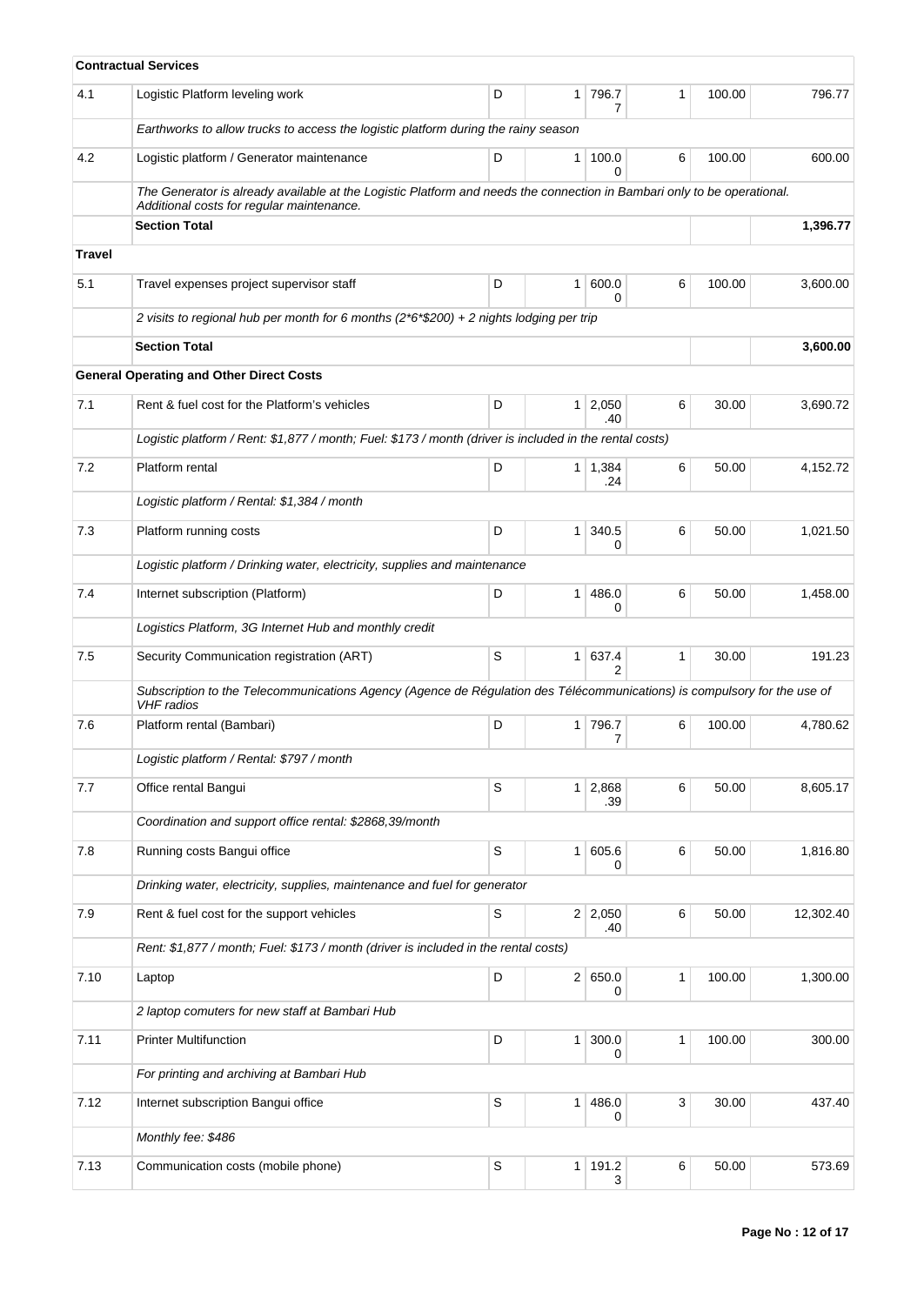|                   | Scratch cards for staff (Telecel/Orange/Moov): \$200 (multiple operators to cover the different areas of the Country) / Post Paid<br>subscription: \$200    |   |              |                       |              |        |            |
|-------------------|-------------------------------------------------------------------------------------------------------------------------------------------------------------|---|--------------|-----------------------|--------------|--------|------------|
| 7.14              | Office supplies                                                                                                                                             | S |              | $1 \mid 350.0$<br>0   | 6            | 50.00  | 1,050.00   |
|                   | Stationery, small equipment, small IT consumables - flash disks; renewal of batteries; chargers; etc.; toner printers, replacement<br>of the defective fans |   |              |                       |              |        |            |
| 7.15              | Visibility (transport)                                                                                                                                      | D |              | $1 \mid 1,000$<br>.00 | $\mathbf{1}$ | 100.00 | 1,000.00   |
|                   | Stickers and flags for trucks; T-shirts / Uniforms for convoyers                                                                                            |   |              |                       |              |        |            |
| 7.16              | International Mail (DHL)                                                                                                                                    | S | $\mathbf{1}$ | 235.0<br>0            | 6            | 30.00  | 423.00     |
|                   | Cost of the monthly shipment of finance documentation due to HQ                                                                                             |   |              |                       |              |        |            |
| 7.17              | Bank charges                                                                                                                                                | S | 1            | 319.7<br>0            | 6            | 30.00  | 575.46     |
|                   | Costs related to bank accounts' management (transfer, cheque books, fees, etc)                                                                              |   |              |                       |              |        |            |
| 7.18              | Legal fees                                                                                                                                                  | S | 1            | 520.0<br>0            | 6            | 30.00  | 936.00     |
|                   | Hire of a lawyer for legal consultancy and support for administrative procedures: \$520 / Month                                                             |   |              |                       |              |        |            |
| 7.19              | Regional delivery from Bambari Hub                                                                                                                          | D |              | 3   9,000<br>.00      | 6            | 100.00 | 162,000.00 |
|                   | Rental of transport vehicles for free regional delivery for partners serving Bambari and Bria (2 vehicles x \$9000/month x 6<br>months)                     |   |              |                       |              |        |            |
| 7.20              | Rental Car/Running Costs Bambari                                                                                                                            | D |              | $1 \mid 2,050$<br>.00 | 6            | 100.00 | 12,300.00  |
|                   | Transport of Bambari project staff within regional activity zones                                                                                           |   |              |                       |              |        |            |
|                   | <b>Section Total</b>                                                                                                                                        |   |              |                       |              |        | 218,914.71 |
| <b>SubTotal</b>   |                                                                                                                                                             |   | 468.00       |                       |              |        | 390,808.01 |
| Direct            |                                                                                                                                                             |   |              |                       |              |        | 298,375.18 |
| Support           |                                                                                                                                                             |   |              |                       |              |        | 92,432.83  |
| <b>PSC Cost</b>   |                                                                                                                                                             |   |              |                       |              |        |            |
|                   | <b>PSC Cost Percent</b>                                                                                                                                     |   |              |                       |              |        | 7.00       |
| <b>PSC Amount</b> |                                                                                                                                                             |   |              |                       |              |        | 27,356.56  |
| <b>Total Cost</b> |                                                                                                                                                             |   |              |                       |              |        | 418,164.57 |

**Project Locations**

| Location         | <b>Estimated</b><br>percentage<br>of budget<br>for each<br><b>location</b> | <b>Estimated number of beneficiaries</b><br>for each location |              |  |  |                      | <b>Activity Name</b>                                                                                                                                                                                                                                                                                                                                                                                                                                                                                                                                                                                                                                                                                                                                                                                                                                                                                                                                      |
|------------------|----------------------------------------------------------------------------|---------------------------------------------------------------|--------------|--|--|----------------------|-----------------------------------------------------------------------------------------------------------------------------------------------------------------------------------------------------------------------------------------------------------------------------------------------------------------------------------------------------------------------------------------------------------------------------------------------------------------------------------------------------------------------------------------------------------------------------------------------------------------------------------------------------------------------------------------------------------------------------------------------------------------------------------------------------------------------------------------------------------------------------------------------------------------------------------------------------------|
|                  |                                                                            | <b>Men</b>                                                    | <b>Women</b> |  |  | Boys   Girls   Total |                                                                                                                                                                                                                                                                                                                                                                                                                                                                                                                                                                                                                                                                                                                                                                                                                                                                                                                                                           |
| Ouaka -> Bambari | 60                                                                         |                                                               | 28           |  |  |                      | 28 Activity 1.1.1 : Identification of transport service<br>providers<br>The Hub in Bambari will furnish its own transport<br>(truck, 4x4, car depending on accessibility and<br>cost) through rentals on an ad-hoc basis.<br>Identification of the rental market will be<br>performed in parallel with the installation of the<br>Hub.<br>Handicap International has built a strong network<br>within the transport sector in Bangui which has<br>allowed the capacity to ship to any location in the<br>country. In Bangui, the transport sector is<br>gradually revitalizing: against an initial estimated<br>capacity of 60 trucks (as of November 2014), HI<br>currently uses 151 different trucks (mainly<br>Renault, Iveco and Mercedes).<br>The risks present are due to a poor standard of<br>transport quality available in the country (trucks<br>are poorly maintained), but are largely mitigated<br>by the selection operated by HI experts, |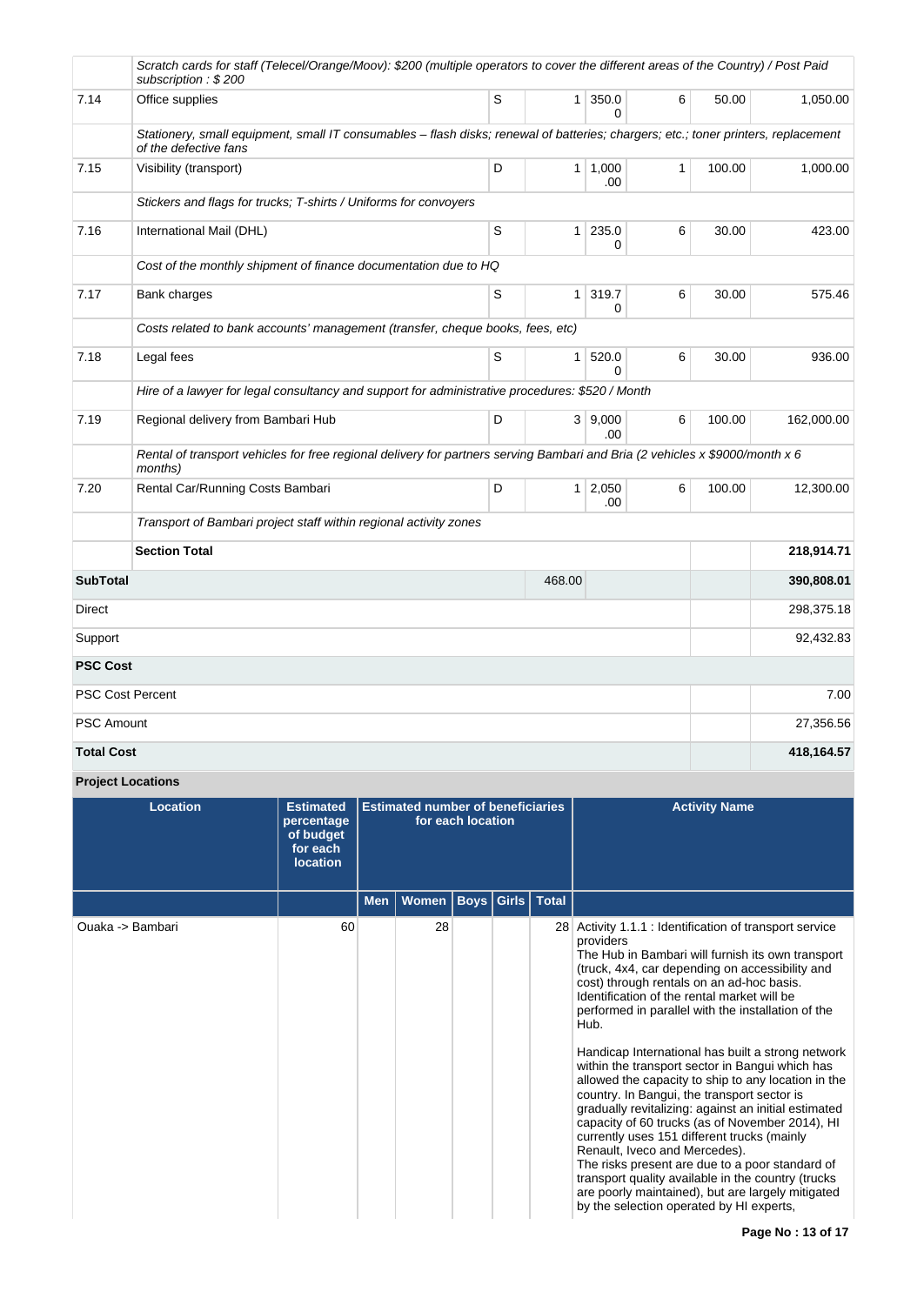evaluating in particular:

- the credibility and reliability of the suppliers - the availability of trucks
- the compliance with national laws (i.e. legal
- registration)
- the conditions of the vehicles
- the insurance conditions
- the freight cost

- the geographic constraints

Activity 1.1.2 : Installation of Regional Logistics Platform Hub(s) and provision of land transportation services

The main activity of the project (transport by road) is to reduce logistic costs by optimizing resources and providing a safe and quality transportation for humanitarian partners operating in remote areas.

To respond to the emergency in Bambari and Bria more effectively, the program will open at least one regional hub in Bambari, while investigating the cost effectiveness of a second hub in Bria. The hub(s) will include free secondary transport from the hub to activity sites by truck, 4x4, or light 4x4 depending on the route and the seasonal conditions. Though transport departing from Bangui will remain on a costrecovery model so as to continue to improve the program's economic sustainability, the free transport from Bambari hub is offered in an emergency context so as to broaden the reach of the program to new humanitarian partners who may have been financially prohibited from accessing the service. Local partners will be specifically targeted by the Platform's communications in hopes to reinforce their access to the local populations and their interventions that INGOs may not otherwise have.

The logistics platform in Bangui will continue to operate in a cost-recovery model in order to support the efforts of the Bambari/Bria Hub as well as continue to provide services to other areas of the country.

Activity 1.1.3 : Management of humanitarian organization's requests

In order to respond to NGO' needs and humanitarian's priorities, the NGO partners will sign a Memorandum of Understanding which is unique to the Bambari Hub services that describes the services proposed with an end date corresponding to the end date of the programme (maximum 6 months of validity). Once the MoU is signed:

The following documentation is filled in by the requesting organizations when demanding for a new transportation operation: Transport demand: This is the only document to be completed by the requesting organization whenever there is a need of the logistics platform's service.

After the request's confirmation receipt, HI is obligated to propose to the organization the transportation's fare within 48 hours (often occurs the same day). This proposal contains the transportation details and loading conditions, which will allow the organizations to organize the shipment. Once the demand has been received and verified as above, the transport is offered at no-cost to the then beneficiary organization. This will open up the service to more humanitarian actors to properly respond to the emergency in the zone, most notably local NGOs that may otherwise have financial difficulty accessing efficient transport services. Activity 1.1.4 : Data Management

Monitoring tools for transport operations include the following information:

- HI waybill and contract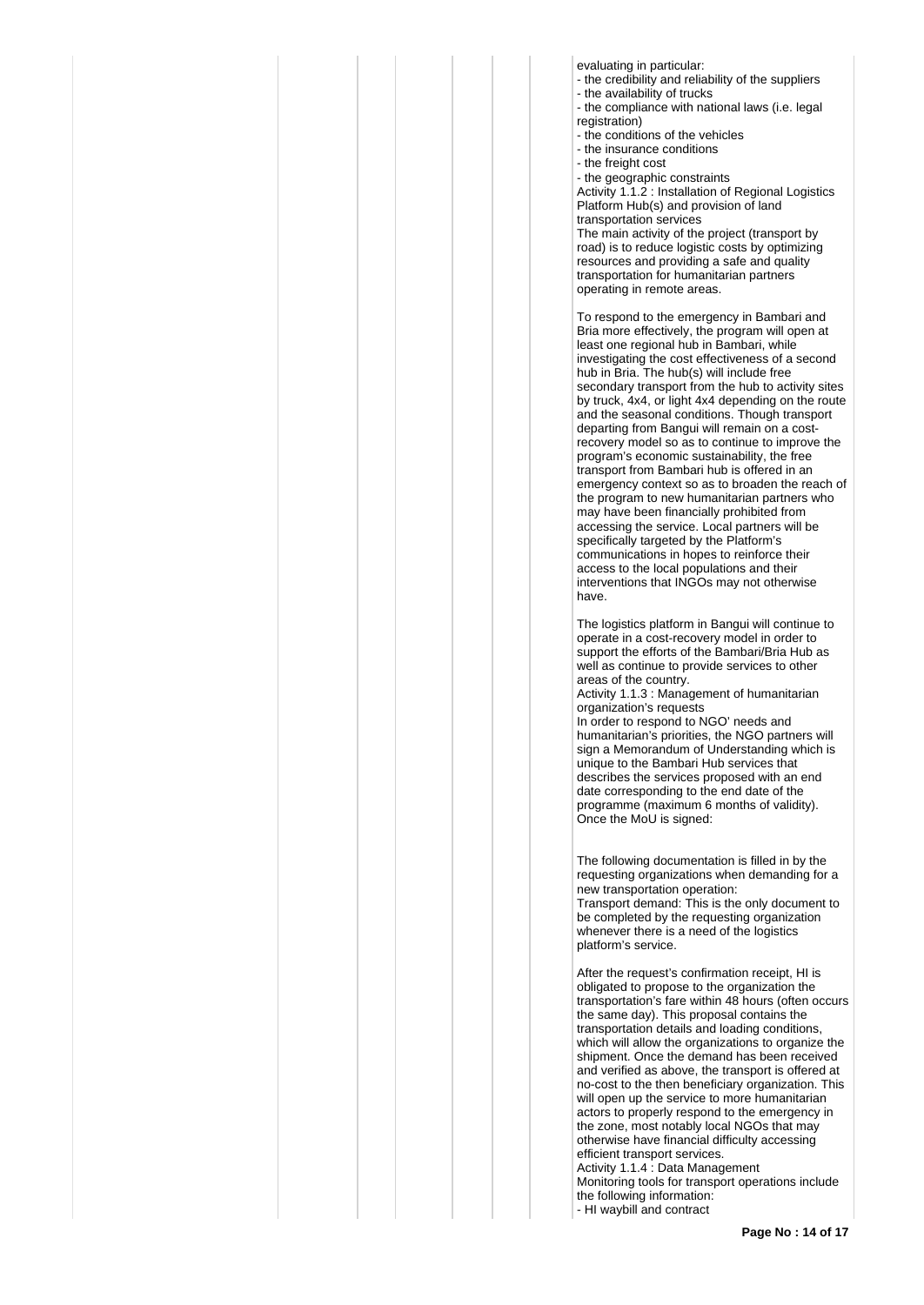|                     |    |   |  | - Request number, NGOs, Project, Sector<br>- Weight / volume transported<br>- Place and date of loading and delivery<br>- Contract Reference and cost<br>The overall information is kept in a database for<br>the monitoring of the operations. This system<br>allows the optimization of needs by beneficiary<br>organization operating in the same geographical<br>area.<br>Activity 1.2.1 : Provision of storage facilities to<br>implementing humanitarian actors in Bambari<br>and Bria<br>In order to provide an enhanced logistics<br>platform service, the program will host a<br>warehouse space of a minimum of 320m <sup>2</sup> for<br>users of the transport service. The warehousing<br>will be available on a time-limited basis<br>depending on the date of delivery to the<br>warehouse and the date of delivery to the activity<br>site(s). The warehouse is seen as crucial in a<br>regional Logistics Hub as the majority of<br>purchases will be made in Bangui and<br>transferred to the program zones. An active<br>coordination with the beneficiary organizations<br>will be maintained so as to be able to respond<br>urgently to the dynamic needs of planned<br>activities. In order to maintain an efficiency of the<br>space, the warehouse will not be made available<br>for contingency stocks due to the varying and<br>evolving transportation needs. To ensure the<br>warehousing needs are met on longer term<br>basis, there will be a coordinated effort between<br>PUI's Logistics Platform warehousing services in<br>Bangui for goods procured in the capital to<br>ensure timely delivery to the activity zones in<br>Bambari and Bria. In the event of the need of<br>overflow capacity in Bambari, the program will<br>retain the option to install a second temporary<br>warehouse based on demand and/or coordinate<br>with WFP's warehousing to accommodate the<br>need. |
|---------------------|----|---|--|-------------------------------------------------------------------------------------------------------------------------------------------------------------------------------------------------------------------------------------------------------------------------------------------------------------------------------------------------------------------------------------------------------------------------------------------------------------------------------------------------------------------------------------------------------------------------------------------------------------------------------------------------------------------------------------------------------------------------------------------------------------------------------------------------------------------------------------------------------------------------------------------------------------------------------------------------------------------------------------------------------------------------------------------------------------------------------------------------------------------------------------------------------------------------------------------------------------------------------------------------------------------------------------------------------------------------------------------------------------------------------------------------------------------------------------------------------------------------------------------------------------------------------------------------------------------------------------------------------------------------------------------------------------------------------------------------------------------------------------------------------------------------------------------------------------------------------------------------------------------------------------------------------------------------|
| Haute Kotto -> Bria | 10 | 5 |  | 5 Activity 1.1.3 : Management of humanitarian<br>organization's requests<br>In order to respond to NGO' needs and<br>humanitarian's priorities, the NGO partners will<br>sign a Memorandum of Understanding which is<br>unique to the Bambari Hub services that<br>describes the services proposed with an end<br>date corresponding to the end date of the<br>programme (maximum 6 months of validity).<br>Once the MoU is signed:<br>The following documentation is filled in by the<br>requesting organizations when demanding for a<br>new transportation operation:<br>Transport demand: This is the only document to<br>be completed by the requesting organization<br>whenever there is a need of the logistics<br>platform's service.<br>After the request's confirmation receipt, HI is<br>obligated to propose to the organization the<br>transportation's fare within 48 hours (often occurs<br>the same day). This proposal contains the<br>transportation details and loading conditions,<br>which will allow the organizations to organize the<br>shipment. Once the demand has been received<br>and verified as above, the transport is offered at<br>no-cost to the then beneficiary organization. This<br>will open up the service to more humanitarian<br>actors to properly respond to the emergency in<br>the zone, most notably local NGOs that may<br>otherwise have financial difficulty accessing<br>efficient transport services.                                                                                                                                                                                                                                                                                                                                                                                                                                                              |
| Bangui              | 30 |   |  | Activity 1.1.1 : Identification of transport service<br>providers<br>The Hub in Bambari will furnish its own transport<br>(truck, 4x4, car depending on accessibility and<br>cost) through rentals on an ad-hoc basis.<br>Identification of the rental market will be<br>performed in parallel with the installation of the                                                                                                                                                                                                                                                                                                                                                                                                                                                                                                                                                                                                                                                                                                                                                                                                                                                                                                                                                                                                                                                                                                                                                                                                                                                                                                                                                                                                                                                                                                                                                                                             |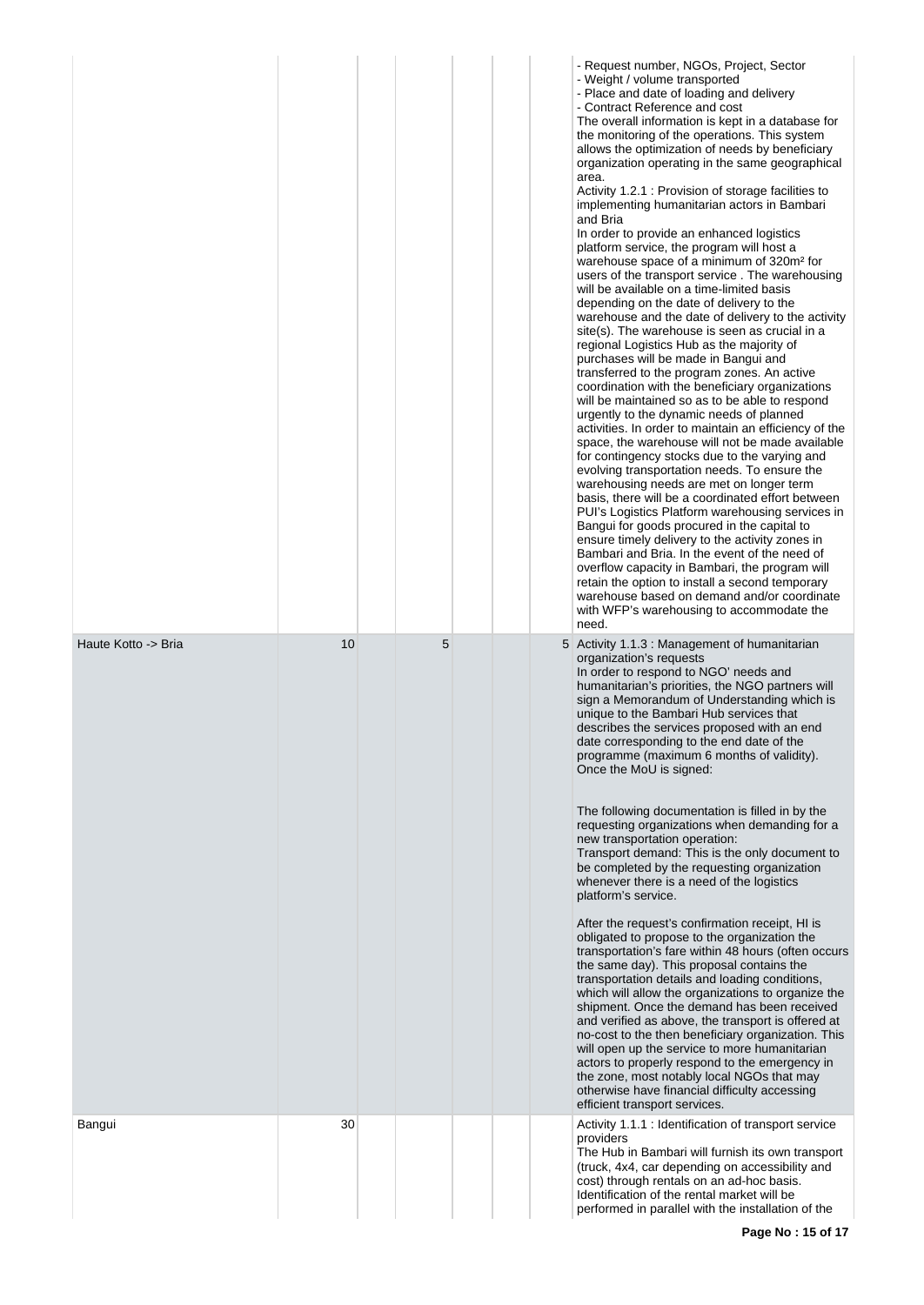## Hub.

Handicap International has built a strong network within the transport sector in Bangui which has allowed the capacity to ship to any location in the country. In Bangui, the transport sector is gradually revitalizing: against an initial estimated capacity of 60 trucks (as of November 2014), HI currently uses 151 different trucks (mainly Renault, Iveco and Mercedes).

The risks present are due to a poor standard of transport quality available in the country (trucks are poorly maintained), but are largely mitigated by the selection operated by HI experts, evaluating in particular:

- the credibility and reliability of the suppliers
- the availability of trucks
- the compliance with national laws (i.e. legal registration)
- the conditions of the vehicles
- the insurance conditions
- the freight cost
- the geographic constraints

Activity 1.1.2 : Installation of Regional Logistics Platform Hub(s) and provision of land transportation services

The main activity of the project (transport by road) is to reduce logistic costs by optimizing resources and providing a safe and quality transportation for humanitarian partners operating in remote areas.

To respond to the emergency in Bambari and Bria more effectively, the program will open at least one regional hub in Bambari, while investigating the cost effectiveness of a second hub in Bria. The hub(s) will include free secondary transport from the hub to activity sites by truck, 4x4, or light 4x4 depending on the route and the seasonal conditions. Though transport departing from Bangui will remain on a costrecovery model so as to continue to improve the program's economic sustainability, the free transport from Bambari hub is offered in an emergency context so as to broaden the reach of the program to new humanitarian partners who may have been financially prohibited from accessing the service. Local partners will be specifically targeted by the Platform's communications in hopes to reinforce their access to the local populations and their interventions that INGOs may not otherwise have.

The logistics platform in Bangui will continue to operate in a cost-recovery model in order to support the efforts of the Bambari/Bria Hub as well as continue to provide services to other areas of the country.

Activity 1.1.3 : Management of humanitarian organization's requests

In order to respond to NGO' needs and humanitarian's priorities, the NGO partners will sign a Memorandum of Understanding which is unique to the Bambari Hub services that describes the services proposed with an end date corresponding to the end date of the programme (maximum 6 months of validity). Once the MoU is signed:

The following documentation is filled in by the requesting organizations when demanding for a new transportation operation: Transport demand: This is the only document to be completed by the requesting organization whenever there is a need of the logistics platform's service.

After the request's confirmation receipt, HI is obligated to propose to the organization the transportation's fare within 48 hours (often occurs the same day). This proposal contains the